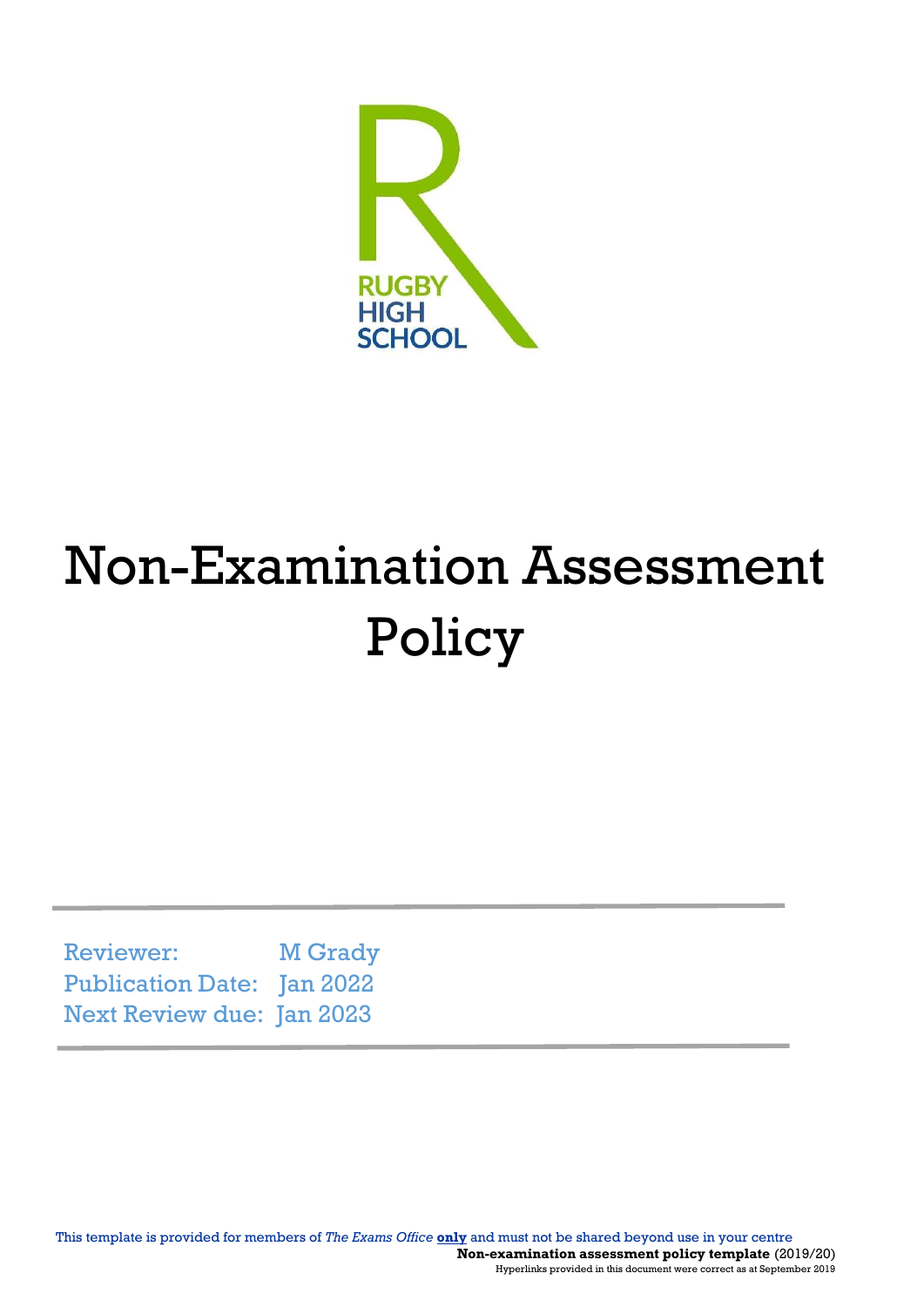# **Rugby High School Non-examination assessment policy** 2021/22

This policy is reviewed annually to ensure compliance with current regulations

| Approved/reviewed by |                    |  |
|----------------------|--------------------|--|
| M Grady              |                    |  |
|                      | Reviewed Jan 2022  |  |
| Date of next review  | <b>Next Review</b> |  |
|                      | <b>Jan 2023</b>    |  |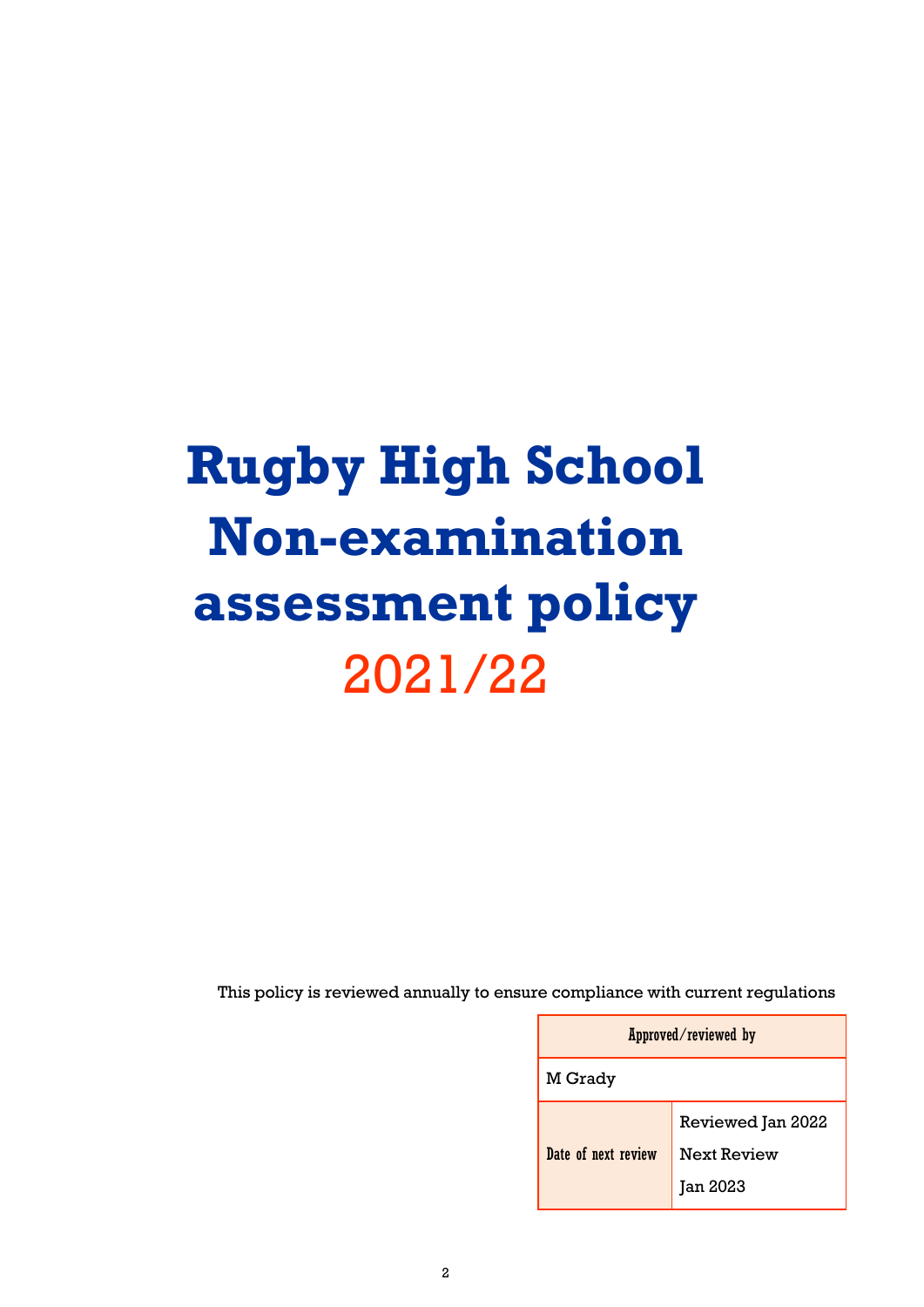# <span id="page-2-0"></span>**Key staff involved in the conduct of non-examination assessments**

| Role            | Name(s)                                                                      |
|-----------------|------------------------------------------------------------------------------|
| Head of centre  | <b>Mark Grady</b>                                                            |
| $SLT$ member(s) | Grimes, Yvette Grogan, Olga Dermott-Bond, Paul<br>To<br>Cartmell, Sean Quinn |
| <b>SENCo</b>    | <b>Yvette Grogan</b>                                                         |
| Exams officer   | Ngema Iwenofu                                                                |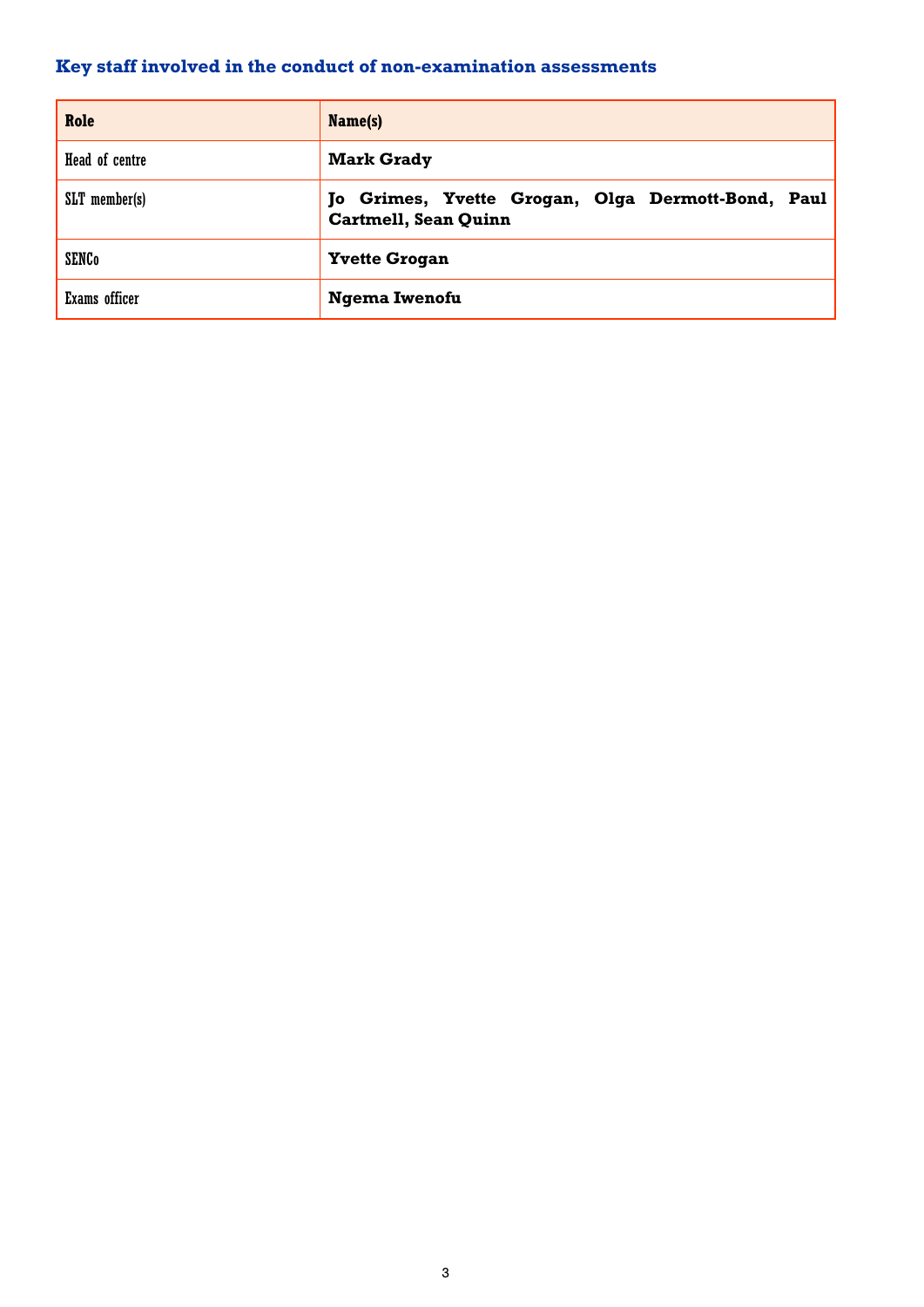# **Contents**

| Procedures for planning and managing non-examination assessments identifying staff roles and<br>Practical Skills Endorsement for the A Level Sciences designed for use in England 14<br>Spoken Language Endorsement for GCSE English Language specifications designed for use in<br>Management of issues and potential risks associated with non-examination assessments  16 |  |
|------------------------------------------------------------------------------------------------------------------------------------------------------------------------------------------------------------------------------------------------------------------------------------------------------------------------------------------------------------------------------|--|
|                                                                                                                                                                                                                                                                                                                                                                              |  |
|                                                                                                                                                                                                                                                                                                                                                                              |  |
|                                                                                                                                                                                                                                                                                                                                                                              |  |
|                                                                                                                                                                                                                                                                                                                                                                              |  |
|                                                                                                                                                                                                                                                                                                                                                                              |  |
|                                                                                                                                                                                                                                                                                                                                                                              |  |
|                                                                                                                                                                                                                                                                                                                                                                              |  |
|                                                                                                                                                                                                                                                                                                                                                                              |  |
|                                                                                                                                                                                                                                                                                                                                                                              |  |
|                                                                                                                                                                                                                                                                                                                                                                              |  |
|                                                                                                                                                                                                                                                                                                                                                                              |  |
|                                                                                                                                                                                                                                                                                                                                                                              |  |
|                                                                                                                                                                                                                                                                                                                                                                              |  |
|                                                                                                                                                                                                                                                                                                                                                                              |  |
|                                                                                                                                                                                                                                                                                                                                                                              |  |
|                                                                                                                                                                                                                                                                                                                                                                              |  |
|                                                                                                                                                                                                                                                                                                                                                                              |  |
|                                                                                                                                                                                                                                                                                                                                                                              |  |
|                                                                                                                                                                                                                                                                                                                                                                              |  |
|                                                                                                                                                                                                                                                                                                                                                                              |  |
|                                                                                                                                                                                                                                                                                                                                                                              |  |
|                                                                                                                                                                                                                                                                                                                                                                              |  |
|                                                                                                                                                                                                                                                                                                                                                                              |  |
|                                                                                                                                                                                                                                                                                                                                                                              |  |
|                                                                                                                                                                                                                                                                                                                                                                              |  |
|                                                                                                                                                                                                                                                                                                                                                                              |  |
|                                                                                                                                                                                                                                                                                                                                                                              |  |
|                                                                                                                                                                                                                                                                                                                                                                              |  |
|                                                                                                                                                                                                                                                                                                                                                                              |  |
|                                                                                                                                                                                                                                                                                                                                                                              |  |
|                                                                                                                                                                                                                                                                                                                                                                              |  |
|                                                                                                                                                                                                                                                                                                                                                                              |  |
|                                                                                                                                                                                                                                                                                                                                                                              |  |
|                                                                                                                                                                                                                                                                                                                                                                              |  |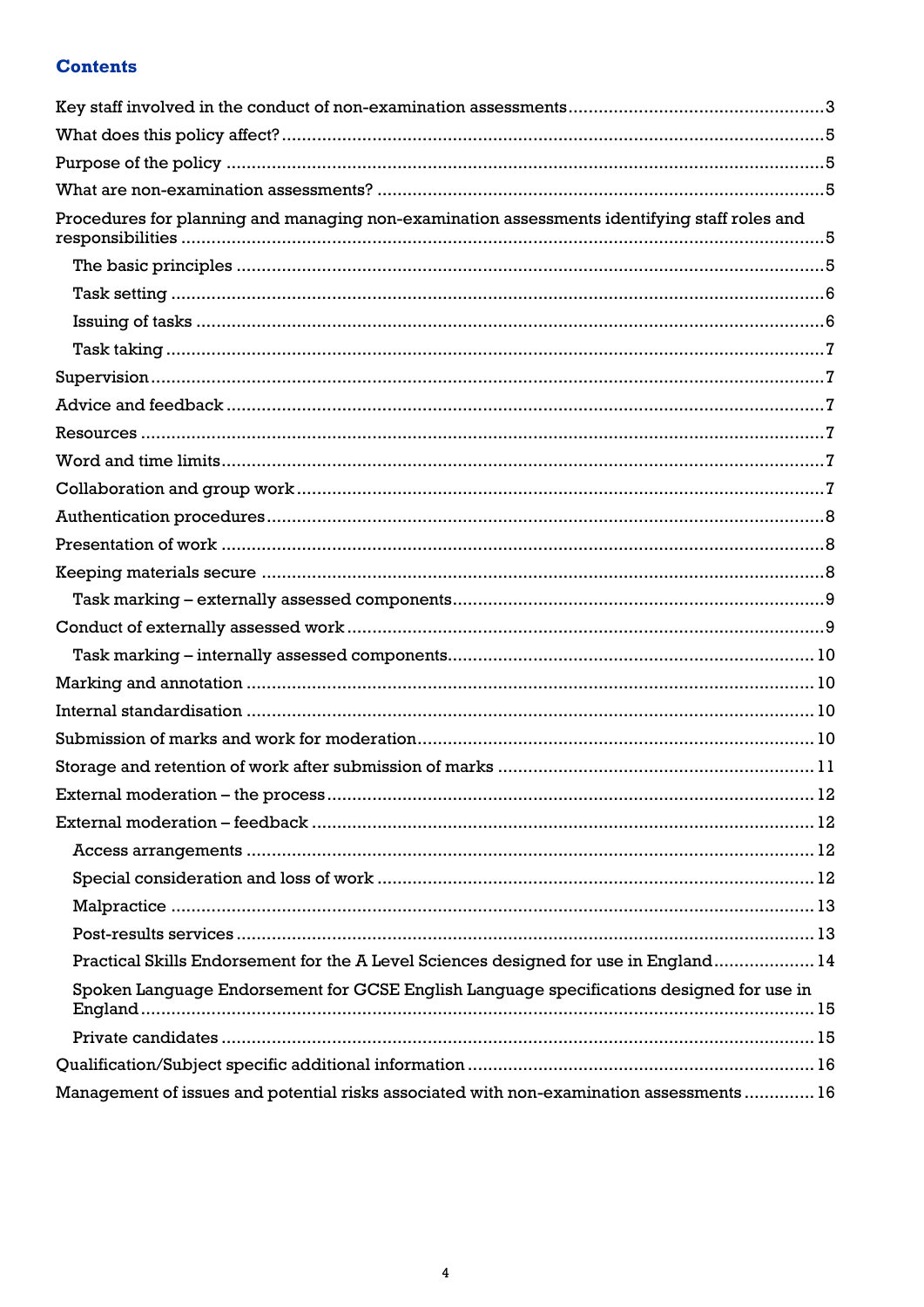## <span id="page-4-0"></span>**What does this policy affect?**

## This policy affects the delivery of subjects of GCE and GCSE qualifications which contain a component(s) of non-examination assessment.

The regulator's definition of an examination is very narrow. In effect, any type of assessment that is not 'externally set and taken by candidates at the same time under controlled conditions' is classified as non-examination assessment (NEA). 'NEA' therefore includes, but is not limited to, internal assessment. Externally marked and/or externally set practical examinations taken at different times across centres are classified as 'NEA'.

> [JCQ publication [Instructions for conducting non-examination assessments](http://www.jcq.org.uk/exams-office/non-examination-assessments)*,* Foreword] This publication is further referred to in this policy as [NEA](http://www.jcq.org.uk/exams-office/non-examination-assessments)

# <span id="page-4-1"></span>**Purpose of the policy**

#### The purpose of this policy, as defined by JCQ, is to

- cover procedures for planning and managing non-examination assessments
- define staff roles and responsibilities with respect to non-examination assessments
- manage risks associated with non-examination assessments

The policy will need to cover all types of non-examination assessment. **[\[NEA](http://www.jcq.org.uk/exams-office/non-examination-assessments) 1]** 

#### <span id="page-4-2"></span>**What are non-examination assessments?**

Non-examination assessments measure subject-specific knowledge and skills that cannot be tested by timed written papers.

There are three assessment stages and rules which apply to each stage. These rules often vary across subjects. The stages are:

• task setting;

• task taking;

 $\bullet$  task marking.  $\blacksquare$ 

# <span id="page-4-3"></span>**Procedures for planning and managing non-examination assessments identifying staff roles and responsibilities**

#### <span id="page-4-4"></span>**The basic principles**

#### **Head of centre**

- Returns an online 'Head of Centre declaration' at the time of the National Centre Number Register annual update to confirm awareness of and that relevant centre staff are adhering to the latest version of [NEA](http://www.jcq.org.uk/exams-office/non-examination-assessments)
- Ensures the centre's *non-examination assessment policy* is fit for purpose
- Ensures the centre's *internal appeals procedures* clearly detail the procedure to be followed by candidates (or their parents/carers) appealing against internal assessment decisions (centre assessed marks) and requesting a review of the centre's marking

#### **Senior leaders**

- Ensure the correct conduct of non-examination assessments (including endorsements) which comply with [NEA](http://www.jcq.org.uk/exams-office/non-examination-assessments) and awarding body subject-specific instructions
- Ensure the centre-wide calendar records assessment schedules by the start of the academic year

## **Head of Centre and Exams Officer**

 Confirms with subject heads that appropriate awarding body forms and templates for nonexamination assessments (including endorsements) are used by teachers and candidates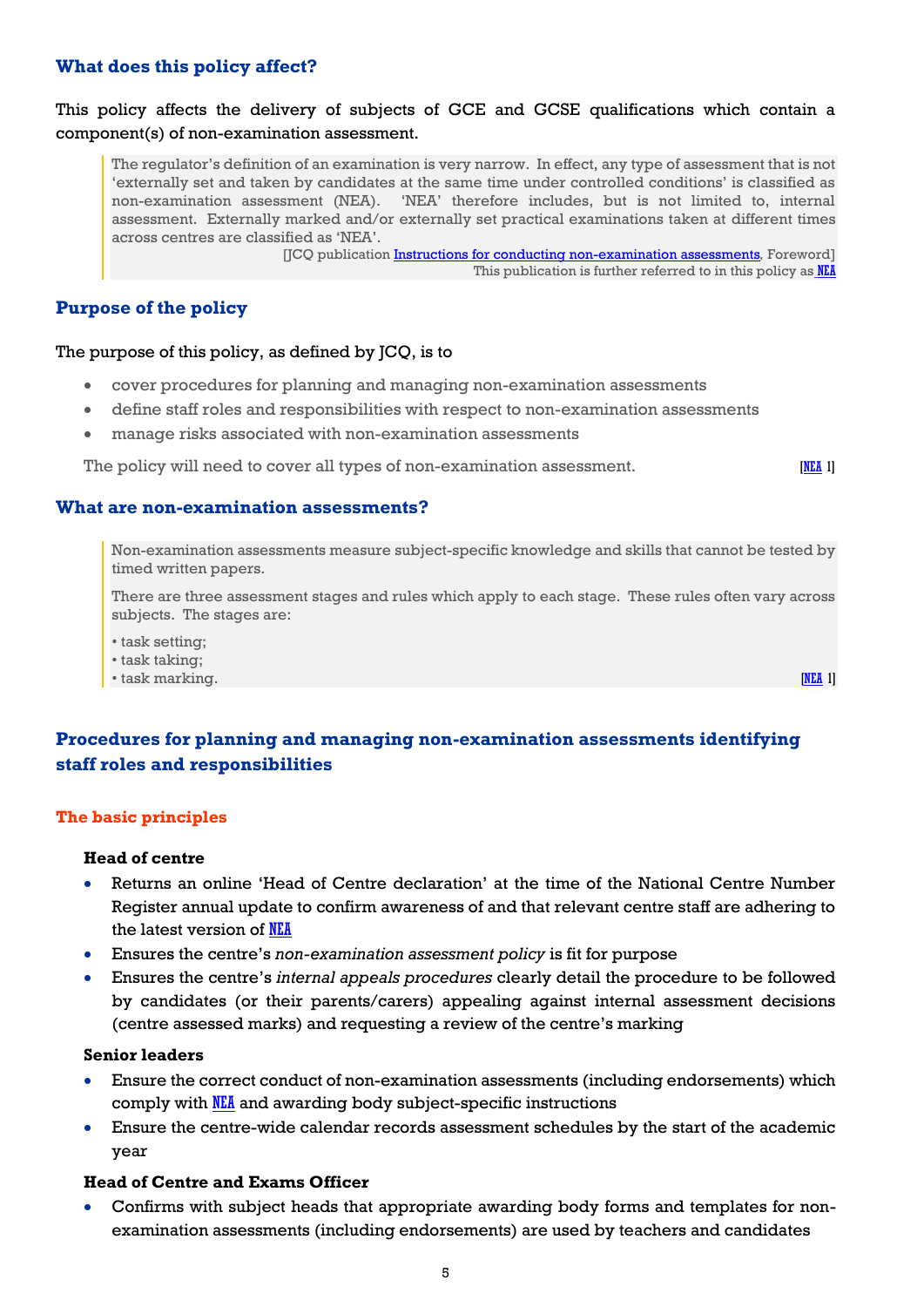- Ensures appropriate procedures are in place to internally standardise/verify the marks awarded by subject teachers in line with awarding body criteria
- Ensures appropriate centre-devised templates are provided to capture/record relevant information given to candidates by subject teachers
- Ensures appropriate centre-devised templates are provided to capture/record relevant information is received and understood by candidates
- Where not provided by the awarding body, ensures a centre-devised template is provided for candidates to keep a detailed record of their own research, planning, resources etc.

## **Subject head/lead**

- Ensures subject teachers understand their role and responsibilities within the nonexamination assessment process
- **Ensures [NEA](http://www.jcq.org.uk/exams-office/non-examination-assessments)** and relevant awarding body subject specific instructions are followed in relation to the conduct of non-examination assessments (including endorsements)
- Works with the QA lead/Lead internal verifier to ensure appropriate procedures are followed to internally standardise/verify the marks awarded by subject teachers

## **Subject teacher**

- Understands and complies with the general instructions as detailed in [NEA](http://www.jcq.org.uk/exams-office/non-examination-assessments)
- Where these may also be provided by the awarding body, understands and complies with the awarding body's specification for conducting non-examination assessments, including any subject-specific instructions, teachers' notes or additional information on the awarding body's website
- Marks internally assessed work to the criteria provided by the awarding body
- Ensures the exams officer is provided with relevant entry codes for subjects (whether the entry for the internally assessed component forms part of the overall entry code for the qualification or is made as a separate unit entry code) to the internal deadline for entries

## **Exams officer**

- Signposts the annually updated JCQ publication  $NEL$  to relevant centre staff
- Carries out tasks where these may be applicable to the role in supporting the administration/management of non-examination assessment

# <span id="page-5-0"></span>**Task setting**

## **Subject teacher**

- Selects tasks to be undertaken where a number of comparable tasks are provided by the awarding body OR designs tasks where this is permitted by criteria set out within the subject specification
- Makes candidates aware of the criteria used to assess their work

## <span id="page-5-1"></span>**Issuing of tasks**

- Determines when set tasks are issued by the awarding body
- $\bullet$  Identifies date(s) when tasks should be taken by candidates
- Accesses set tasks in sufficient time to allow planning, resourcing and teaching and ensures that materials are stored securely at all times
- Ensures requirements for legacy specification tasks and new specification tasks are distinguished between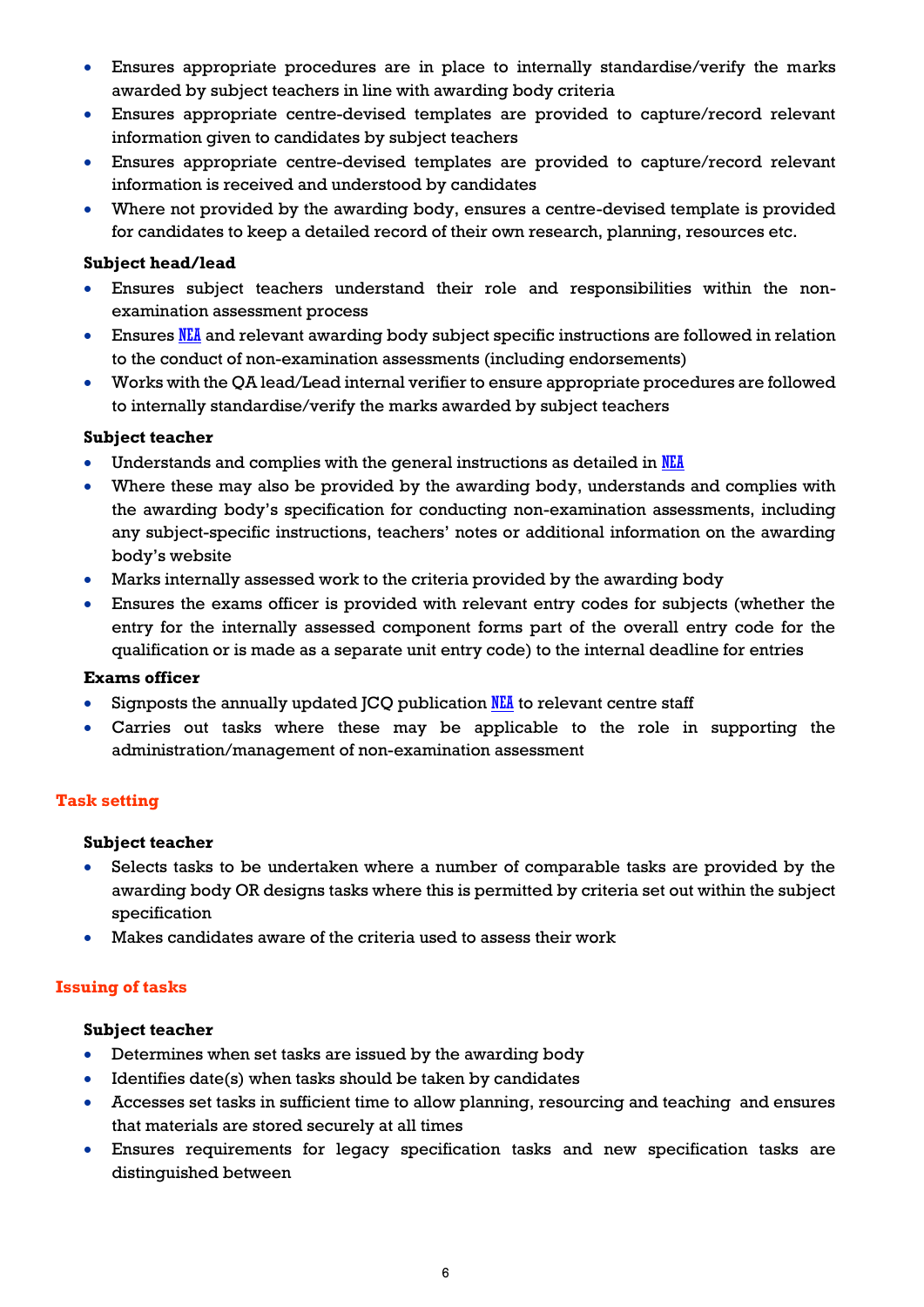## <span id="page-6-0"></span>**Task taking**

#### <span id="page-6-1"></span>**Supervision**

#### **Subject teacher**

- Checks the awarding body's subject-specific requirements ensuring candidates take tasks under the required conditions and supervision arrangements
- Ensures there is sufficient supervision to enable the work of a candidate to be authenticated
- Ensures there is sufficient supervision to ensure the work a candidate submits is their own
- Is confident where work may be completed outside of the centre without direct supervision, that the work produced is the candidate's own
- Where candidates may work in groups, keeps a record of each candidate's contribution
- Ensures candidates are aware of the current JCQ documents [Information for candidates -](http://www.jcq.org.uk/exams-office/information-for-candidates-documents) non-examination [assessments](http://www.jcq.org.uk/exams-office/information-for-candidates-documents) and [Information for candidates -](http://www.jcq.org.uk/exams-office/information-for-candidates-documents) Social Media
- Ensures candidates understand and comply with the regulations in relevant JCQ documents Information for candidates

## <span id="page-6-2"></span>**Advice and feedback**

#### **Subject teacher**

- As relevant to the subject/component, advises candidates on relevant aspects before candidates begin working on a task
- Will not provide candidates with model answers or outlines/headings specific to the task
- When reviewing candidates' work, unless prohibited by the specification, provides oral and written advice at a general level to candidates
- Allows candidates to revise and re-draft work after advice has been given at a general level
- Records any assistance given beyond general advice and takes it into account in the marking or submits it to the external examiner
- Ensures when work has been assessed, candidates are not allowed to revise it

#### <span id="page-6-3"></span>**Resources**

#### **Subject teacher**

- Refers to the awarding body's specification and/or associated documentation to determine if candidates have restricted/unrestricted access to resources when planning and researching their tasks
- Ensures conditions for any formally supervised sessions are known and put in place
- Ensures appropriate arrangements are in place to keep the work to be assessed, and any preparatory work, secure between any formally supervised sessions, including work that is stored electronically
- Ensures conditions for any formally supervised sessions are understood and followed by candidates
- Ensures candidates understand that they are not allowed to introduce improved notes or new resources between formally supervised sessions
- Ensures that where appropriate to include references, candidates keep a detailed record of their own research, planning, resources etc.

## <span id="page-6-4"></span>**Word and time limits**

## **Subject teacher**

 Refers to the awarding body's specification to determine where word and time limits apply/are mandatory

#### <span id="page-6-5"></span>**Collaboration and group work**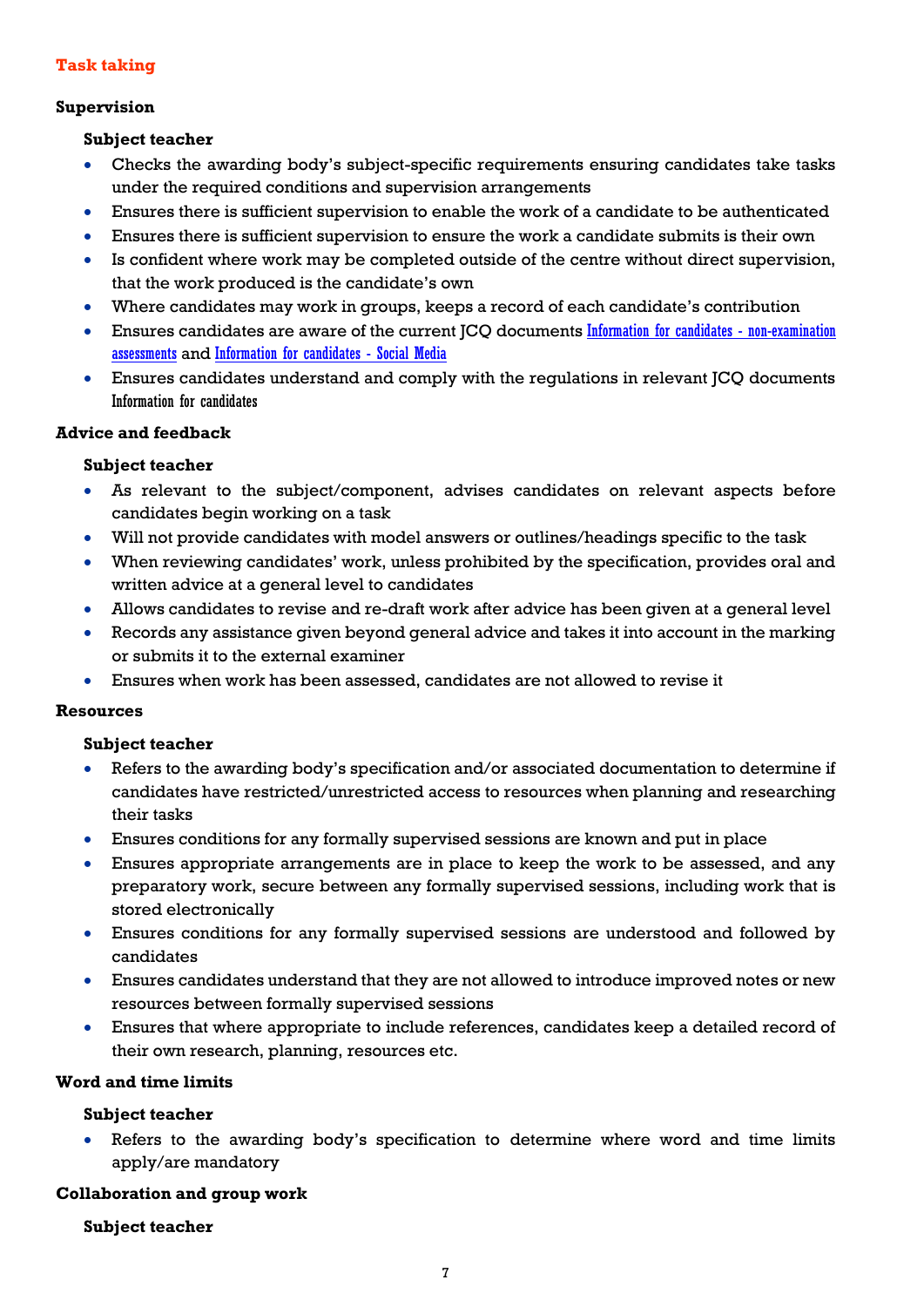- Unless stated otherwise in the awarding body's specification, and where appropriate, allows candidates to collaborate when carrying out research and preparatory work
- Ensures that it is possible to attribute assessable outcomes to individual candidates
- Ensures that where an assignment requires written work to be produced, each candidate writes up their own account of the assignment
- Assesses the work of each candidate individually

#### <span id="page-7-0"></span>**Authentication procedures**

#### **Subject teacher**

- Where required by the awarding body's specification
	- o ensures candidates sign a declaration confirming the work they submit for final assessment is their own unaided work
	- $\circ$  signs the teacher declaration of authentication confirming the requirements have been met
- Keeps signed candidate declarations on file until the deadline for requesting reviews of results has passed or until any appeal, malpractice or other results enquiry has been completed, whichever is later
- Provides signed candidate declarations where these may be requested by a JCQ Centre Inspector
- Where there may be doubt about the authenticity of the work of a candidate or if malpractice is suspected, follows the authentication procedures and malpractice information in  $NEL$  and informs a member of the senior leadership team
- Understands that if, during the external moderation process, it is found that the work has not been properly authenticated, the awarding body will set the mark(s) awarded by the centre to zero

#### <span id="page-7-1"></span>**Presentation of work**

## **Subject teacher**

- Obtains informed consent at the beginning of the course from parents/carers if videos or photographs/images of candidates will be included as evidence of participation or contribution
- $\bullet$  Instructs candidates to present work as detailed in [NEA](http://www.jcq.org.uk/exams-office/non-examination-assessments) unless the awarding body's specification gives different subject-specific instructions
- Instructs candidates to add their candidate number, centre number and the component code of the assessment as a header/footer on each page of their work

#### <span id="page-7-2"></span>**Keeping materials secure**

- When work is being undertaken by candidates under formal supervision, ensures work is securely stored between sessions (if more than one session)
- When work is submitted by candidates for final assessment, ensures work is securely stored
- Follows secure storage instructions as defined in [NEA](http://www.jcq.org.uk/exams-office/non-examination-assessments) 4.8
- Takes sensible precautions when work is taken home for marking
- Stores internally assessed work, including the sample returned after awarding body moderation, securely until all possible post-results services have been exhausted
- If post-results services have not been requested, returns internally assessed work to candidates (if requested by a candidate) after the deadline for requesting a review of results for the relevant series
- If post-results services have been requested, returns internally assessed work to candidates (if requested by a candidate) once the review of results and any subsequent appeal has been completed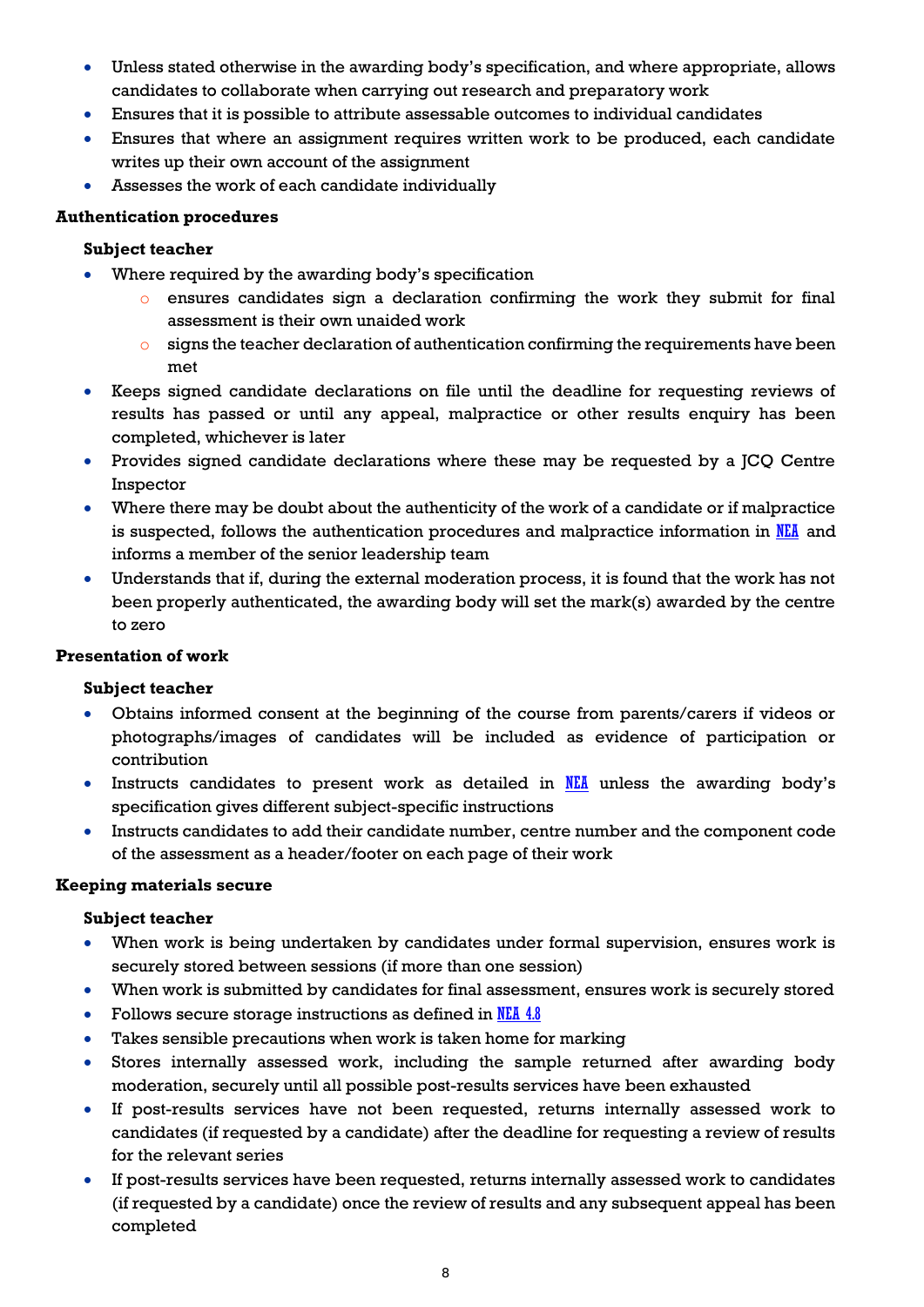- Reminds candidates of the need to keep their own work secure at all times and not share completed or partially completed work on-line, on social media or through any other means (Reminds candidates of the contents of the JCQ document Information for candidates – Social Media)
- Where work is stored electronically, liaises with the IT Manager to ensure the protection and back-up of candidates' work and that appropriate arrangements are in place to restrict access to it between sessions

## **Head of e-Learning and IT Support**

- Ensures appropriate arrangements are in place to restrict access between sessions to candidates' work where work is stored electronically
- Restricts access to this material and utilises appropriate security safeguards such as firewall protection and virus scanning software
- Employs an effective back-up strategy so that an up to date archive of candidates' evidence is maintained
- Considers encrypting any sensitive digital media to ensure the security of the data stored within it and refers to awarding body guidance to ensure that the method of encryption is suitable

## <span id="page-8-0"></span>**Task marking – externally assessed components**

#### <span id="page-8-1"></span>**Conduct of externally assessed work**

#### **Subject teacher**

- Liaises with the exams officer regarding the arrangements for any externally assessed components of a specification which must be conducted within a window of dates specified by the awarding body and according to JCQ Instructions for conducting examinations
- Liaises with the Visiting Examiner where this may be applicable to any externally assessed component

## **Exams officer**

- Arranges timetabling, rooming and invigilation where and if this is applicable to any externally assessed non-examination component of a specification
- Conducts the externally assessed component within the window specified by the awarding body and according to JCQ Instructions for conducting examinations

## **Submission of work**

## **Subject teacher**

• Provides the attendance register to a Visiting Examiner

#### **Exams officer**

- Provides the attendance register to the subject teacher where the component may be assessed by a Visiting Examiner
- Ensures the awarding body's attendance register for any externally assessed component is completed correctly to show candidates who are present and any who may be absent
- Where candidates' work must be despatched to an awarding body's examiner, ensures the completed attendance register accompanies the work
- Keeps a copy of the attendance register until after the deadline for reviews of results for the exam series
- Packages the work as required by the awarding body and attaches the examiner address label
- Ensures that the package in which the work is despatched is robust and securely fastened
- Despatches the work to the awarding body's instructions by the required deadline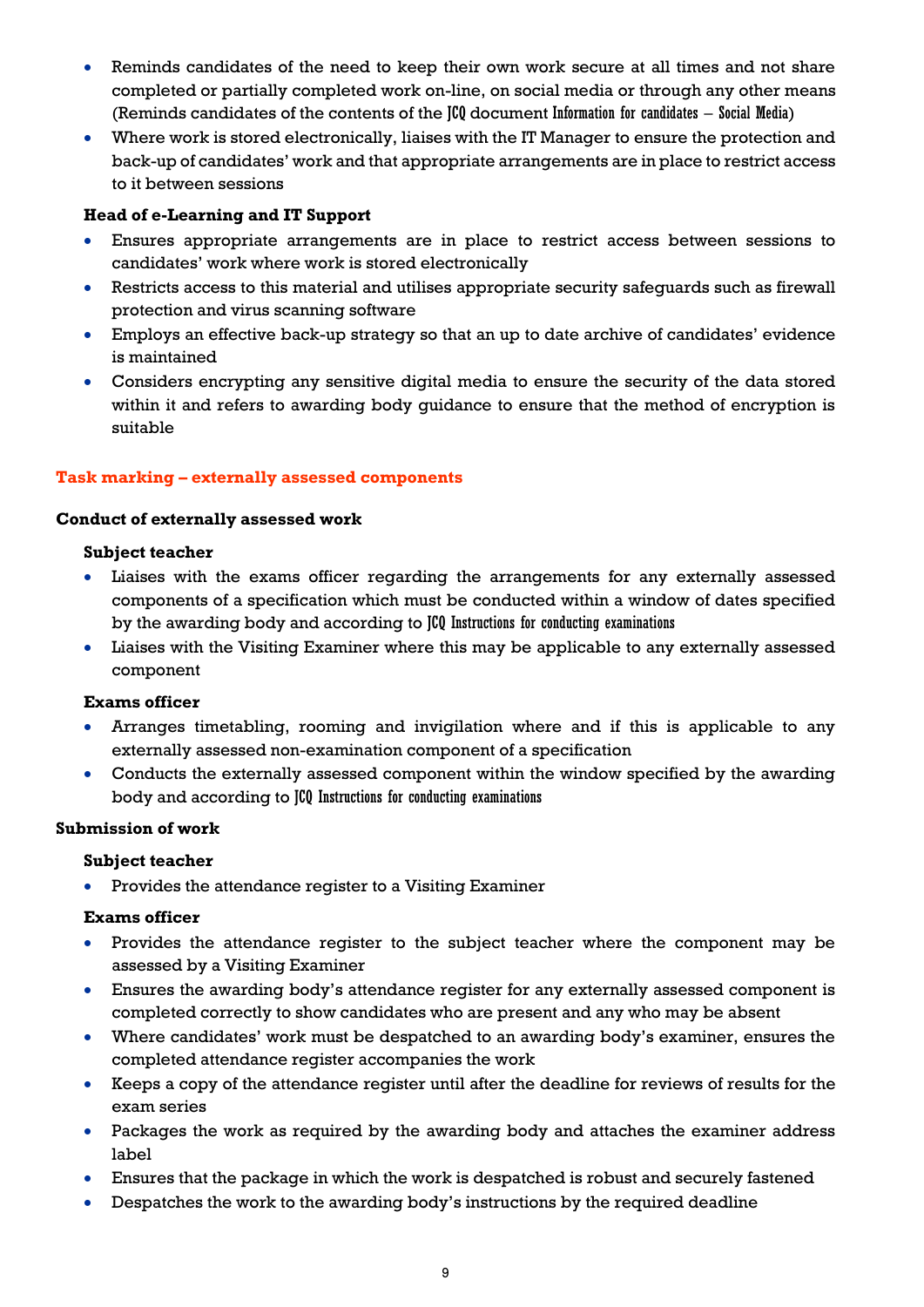#### <span id="page-9-0"></span>**Task marking – internally assessed components**

#### <span id="page-9-1"></span>**Marking and annotation**

#### **Head of centre**

 Ensures where a teacher teaches his/her own child, a conflict of interest is declared to the awarding body and the marked work of the child submitted for moderation, whether it is part of the moderation sample or not

#### **Subject head/lead**

 Sets timescales for teachers to inform candidates of their centre-assessed marks that will allow sufficient time for a candidate to appeal an internal assessment decision/request a review of the centre's marking prior to the marks being submitted to the awarding body external deadline

#### **Subject teacher**

- Attends awarding body training as required to ensure familiarity with the mark scheme/marking process
- Marks candidates' work in accordance with the marking criteria provided by the awarding body
- Annotates candidates' work as required to facilitate internal standardisation of marking and enable external moderation to check that marking is in line with the assessment criteria
- Informs candidates of their marks which could be subject to change by the awarding body moderation process
- Ensures candidates are informed to the timescale set by the subject lead or as indicated in the centre's *internal appeals procedure* to enable an internal appeal/request for a review of marking to be submitted by a candidate and the outcome known before final marks are submitted to the awarding body

## <span id="page-9-2"></span>**Internal standardisation**

## **Heads of Department**

- Ensures that internal standardisation of marks across assessors and teaching groups takes place as required and to sequence
- Supports staff not familiar with the mark scheme (e.g. NQTs, supply staff etc.)
- Ensures accurate internal standardisation for example by
	- o obtaining reference materials at an early stage in the course
	- o holding a preliminary trial marking session prior to marking
	- $\circ$  carrying out further trial marking at appropriate points during the marking period
	- o after most marking has been completed, holds a further meeting to make final adjustments
	- $\circ$  making final adjustments to marks prior to submission retaining work and evidence of standardisation
- Retains evidence that internal standardisation has been carried out

## **Subject teacher**

- Indicates on work (or cover sheet) the date of marking
- Marks to common standards
- Keeps candidates work secure until after the closing date for review of results for the series concerned or until any appeal, malpractice or other results enquiry has been completed, whichever is later

## <span id="page-9-3"></span>**Submission of marks and work for moderation**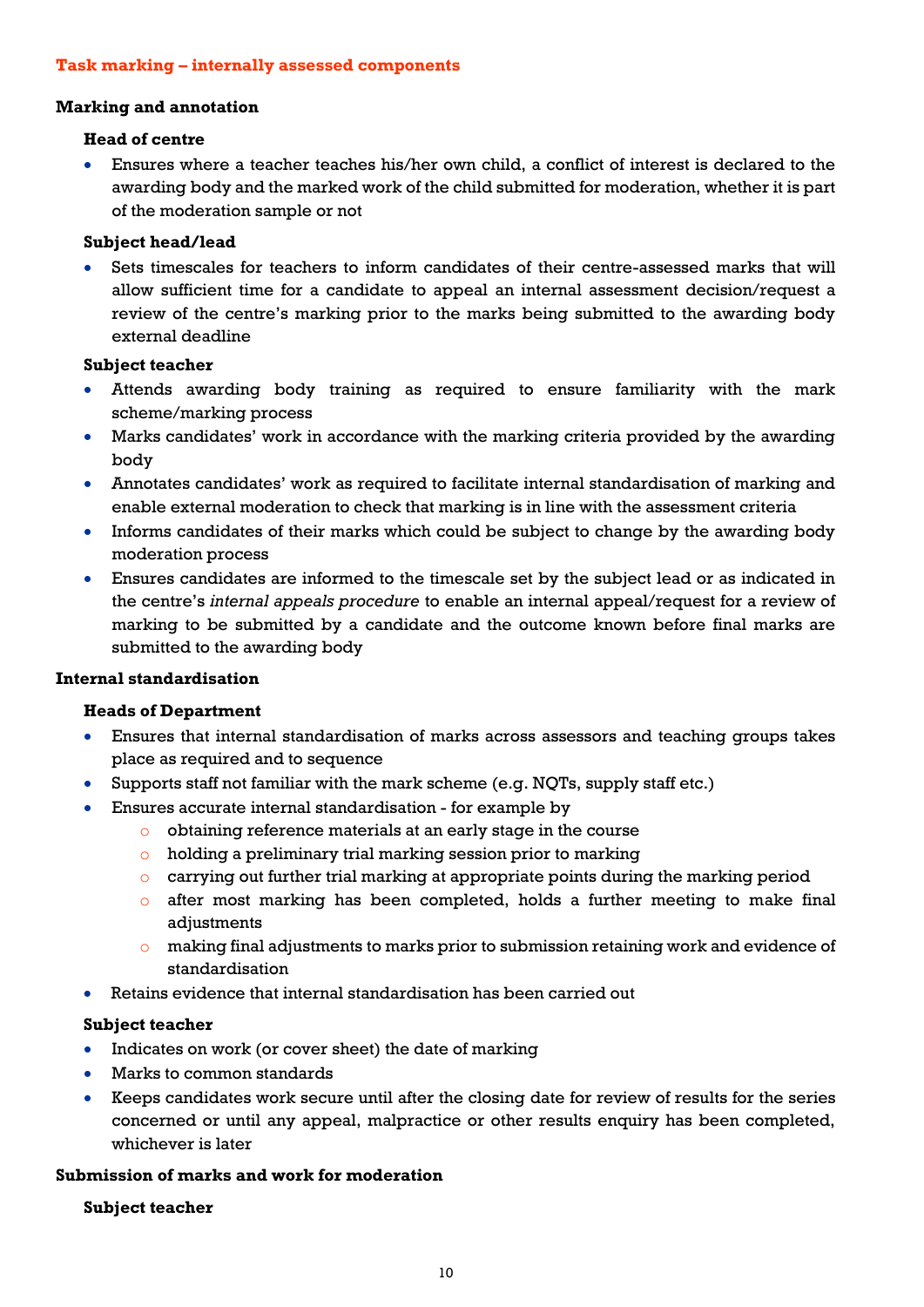- Inputs and submits marks online, via the awarding body secure extranet site, keeping a record of the marks awarded, to the external deadline/Provides marks to the exams officer to the internal deadline
- Where responsible for marks input, ensures checks are made that marks for any additional candidates are submitted and ensures mark input is checked before submission to avoid transcription errors
- Submits the requested samples of candidates' work to the awarding body moderator by the external deadline, keeping a record of the work submitted/Provides the moderation sample to the exams officer to the internal deadline
- Ensures that where a candidate's work has been facilitated by a scribe or practical assistant, the relevant completed cover sheet is securely attached to the front of the work and sent to the moderator in addition to the sample requested
- Ensures the moderator is provided with authentication of candidates' work, confirmation that internal standardisation has been undertaken and any other subject-specific information where this may be required
- Submits any supporting documentation required by the awarding body/Provides the exams officer with any supporting documentation required by the awarding body

# **Exams officer**

- Inputs and submits marks online, via the awarding body secure extranet site, keeping a record of the marks submitted, to the external deadline/Confirms with subject teachers that marks have been submitted to the awarding body deadline
- Where responsible for marks input, ensures checks are made that marks for any additional candidates are submitted and ensures mark input is checked before submission to avoid transcription errors
- Submits the requested samples of candidates' work to the moderator by the awarding body deadline, keeping a record of the work submitted/Confirms with Subject teacher that the moderation sample has been submitted to the awarding body deadline
- Ensures that for postal moderation
	- o work is dispatched in packaging provided by the awarding body
	- $\circ$  moderator label(s) provided by the awarding body are affixed to the packaging
	- o proof of dispatch is obtained and kept on file until the successful issue of final results
- Through the subject teacher, ensures the moderator is provided with authentication of candidates' work, confirmation that internal standardisation has been undertaken and any other subject-specific information where this may be required
- Through the subject teacher, submits any supporting documentation required by the awarding body

## <span id="page-10-0"></span>**Storage and retention of work after submission of marks**

## **Subject teacher**

- Keeps a record of names and candidate numbers for candidates whose work was included in the moderation sample
- Retains all marked candidates' work (including any sample returned after moderation) under secure conditions for the required retention period
- In liaison with the head of e-Learning and IT Support, takes steps to protect any work stored electronically from corruption and has a back-up procedure in place
- If retention is a problem because of the nature of the work, retains some form of evidence such as photos, audio or media recordings

# **Exams officer**

 Ensures any sample returned after moderation is logged and returned to the subject teacher for secure storage and required retention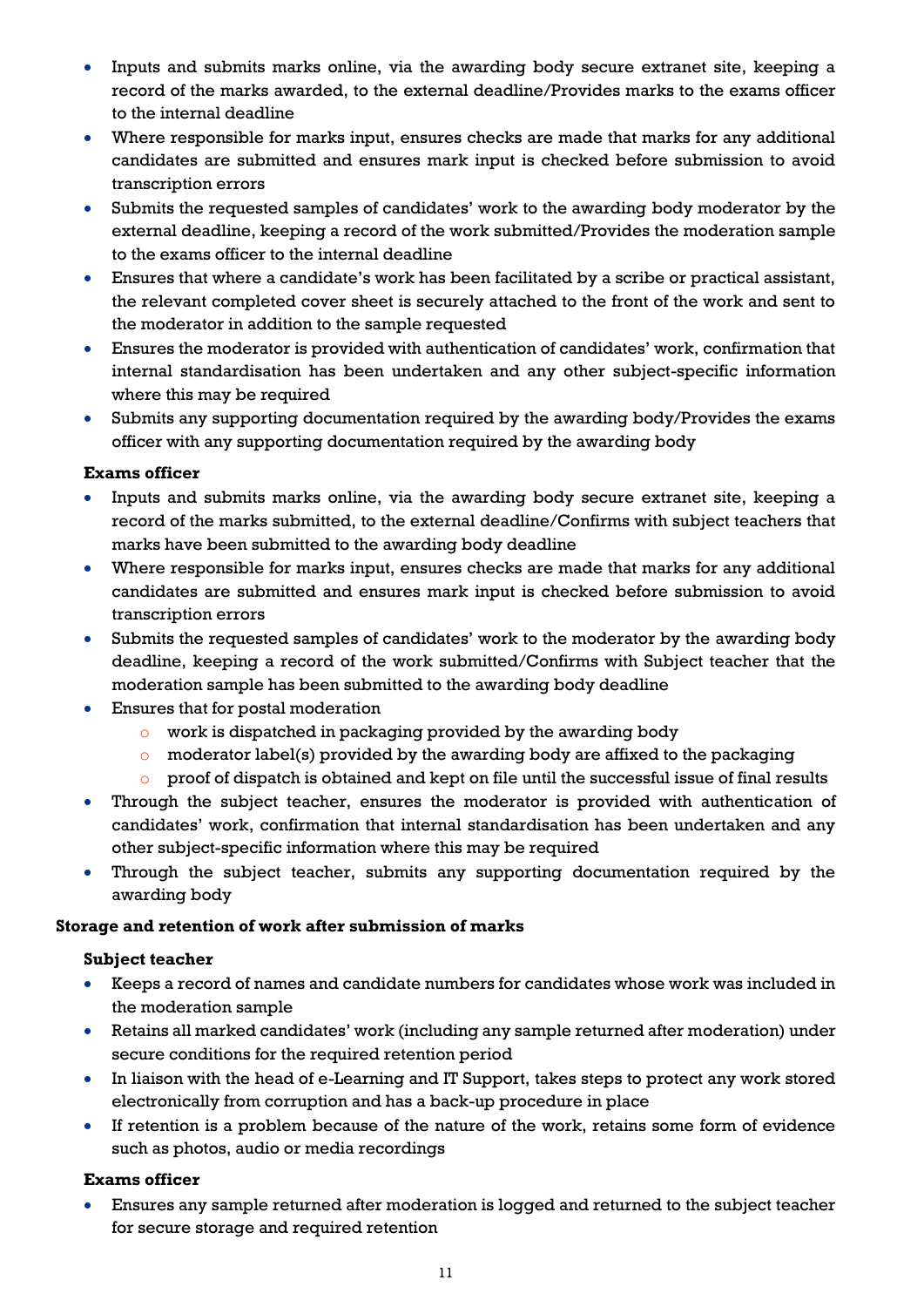#### <span id="page-11-0"></span>**External moderation – the process**

#### **Subject teacher**

- Ensures that awarding body or its moderator receive the correct samples of candidates' work
- Where relevant, liaises with the awarding body/moderator where the moderator visits the centre to mark the sample of work
- Complies with any request from the moderator for remaining work or further evidence of the centre's marking

#### <span id="page-11-1"></span>**External moderation – feedback**

#### **Subject head/lead**

- Checks the final moderated marks when issued to the centre when the results are published
- Checks moderator reports and ensures that any remedial action, if necessary, is undertaken before the next exam series

#### **Exams officer**

- Accesses or signposts moderator reports to relevant staff
- Takes remedial action, if necessary, where feedback may relate to centre administration

#### <span id="page-11-2"></span>**Access arrangements**

#### **Subject teacher**

 Works with the SENCo to ensure any access arrangements for eligible candidates are applied to assessments

## **Special educational needs coordinator (SENCo)**

- Follows the regulations and guidance in the JCQ publication [Access Arrangements and Reasonable Adjustments](http://www.jcq.org.uk/exams-office/access-arrangements-and-special-consideration) in relation to non-examination assessments including [Reasonable Adjustments for GCE A-level sciences](https://www.jcq.org.uk/exams-office/access-arrangements-and-special-consideration/regulations-and-guidance) -[Endorsement of practical skills](https://www.jcq.org.uk/exams-office/access-arrangements-and-special-consideration/regulations-and-guidance)
- Where arrangements do not undermine the integrity of the qualification and is the candidate's normal way of working, will ensure access arrangements are in place and awarding body approval, where required, has been obtained prior to assessments taking place
- Makes subject teachers aware of any access arrangements for eligible candidates which need to be applied to assessments
- Works with subject teachers to ensure requirements for access arrangement candidates requiring the support of a facilitator in assessments are met
- Ensures that staff acting as an access arrangement facilitator are fully trained in their role

## <span id="page-11-3"></span>**Special consideration and loss of work**

#### **Subject teacher**

- Understands that a candidate may be eligible for special consideration in assessments in certain situations where a candidate is absent and/or produces a reduced quantity of work
- Liaises with the exams officer when special consideration may need to be applied for a candidate taking assessments
- Liaises with the exams officer to report loss of work to the awarding body

#### **Exams officer**

- Refers to/directs relevant staff to the  $JQ$  publication  $\overline{A}$  guide to the special consideration process
	- $\circ$  Where a candidate is eligible, submits an application for special consideration via the awarding body's secure extranet site to the prescribed timescale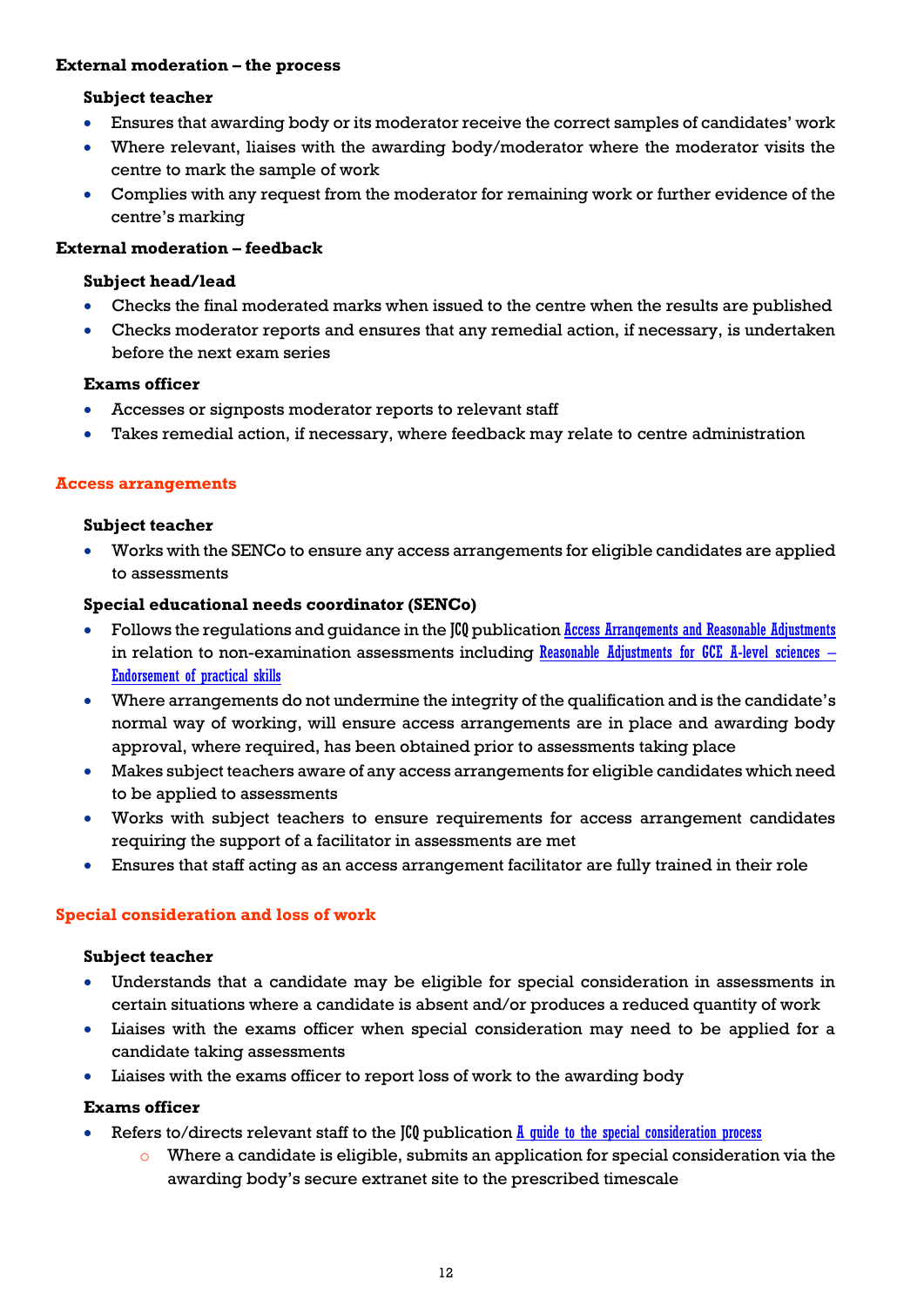- o Where application for special consideration via the awarding body's secure extranet site is not applicable, submits the required form to the awarding body to the prescribed timescale
- o Keeps required evidence on file to support the application
- Refers to/directs relevant staff to  $Form 15 JCQ/LCW$  $Form 15 JCQ/LCW$  $Form 15 JCQ/LCW$  and where applicable submits to the relevant</u> awarding body

## <span id="page-12-0"></span>**Malpractice**

## **Head of centre**

- Understands the responsibility to immediately report to the relevant awarding body any alleged, suspected or actual incidents of malpractice involving candidates, teachers, invigilators or other administrative staff
- Is familiar with the JCQ publication [Suspected Malpractice in Examinations and Assessments: Policies and Procedures](http://www.jcq.org.uk/exams-office/malpractice)
- Ensures that those members of teaching staff involved in the direct supervision of candidates producing non-examination assessment are aware of the potential for malpractice and ensures that teaching staff are reminded that failure to report allegations of malpractice or suspected malpractice constitutes malpractice in itself

## **Subject teacher**

- Is aware of the ICO Notice to Centres [Sharing NEA material and candidates' work](http://www.jcq.org.uk/exams-office/non-examination-assessments) to mitigate against candidate and centre malpractice
- Ensures candidates understand what constitutes malpractice in non-examination assessments
- Ensures candidates understand the JCQ document Information for candidates [non-examination assessments](http://www.jcq.org.uk/exams-office/information-for-candidates-documents)
- Ensures candidates understand the JCQ document [Information for candidates -](http://www.jcq.org.uk/exams-office/information-for-candidates-documents) Social Media
- Escalates and reports any alleged, suspected or actual incidents of malpractice involving candidates to the head of centre

## **Exams officer**

- Signposts the JCQ publication [Suspected Malpractice in Examinations and Assessments: Policies and Procedures](http://www.jcq.org.uk/exams-office/malpractice) to the head of centre
- Signposts the JCQ Notice to Centres [Sharing NEA material and candidates' work](http://www.jcq.org.uk/exams-office/non-examination-assessments) to subject heads
- Signposts candidates to the relevant  $[[0]$  information for candidates documents
- Where required, supports the head of centre in investigating and reporting incidents of alleged, suspected or actual malpractice

## <span id="page-12-1"></span>**Post-results services**

## **Head of centre**

- Is familiar with the JCQ publication [Post-Results Services](https://www.jcq.org.uk/exams-office/post-results-services)
- Ensures the centre's *internal appeals procedures* clearly detail the procedure to be followed by candidates (or their parents/carers) appealing against a centre decision not to support a review of results or an appeal

## **Subject head/lead**

Provides relevant support to subject teachers making decisions about reviews of results

- Provides advice and guidance to candidates on their results and the post-results services available
- Provides the exams officer with the original sample or relevant sample of candidates' work that may be required for a review of moderation to the internal deadline
- Supports the exams officer in collecting candidate consent where required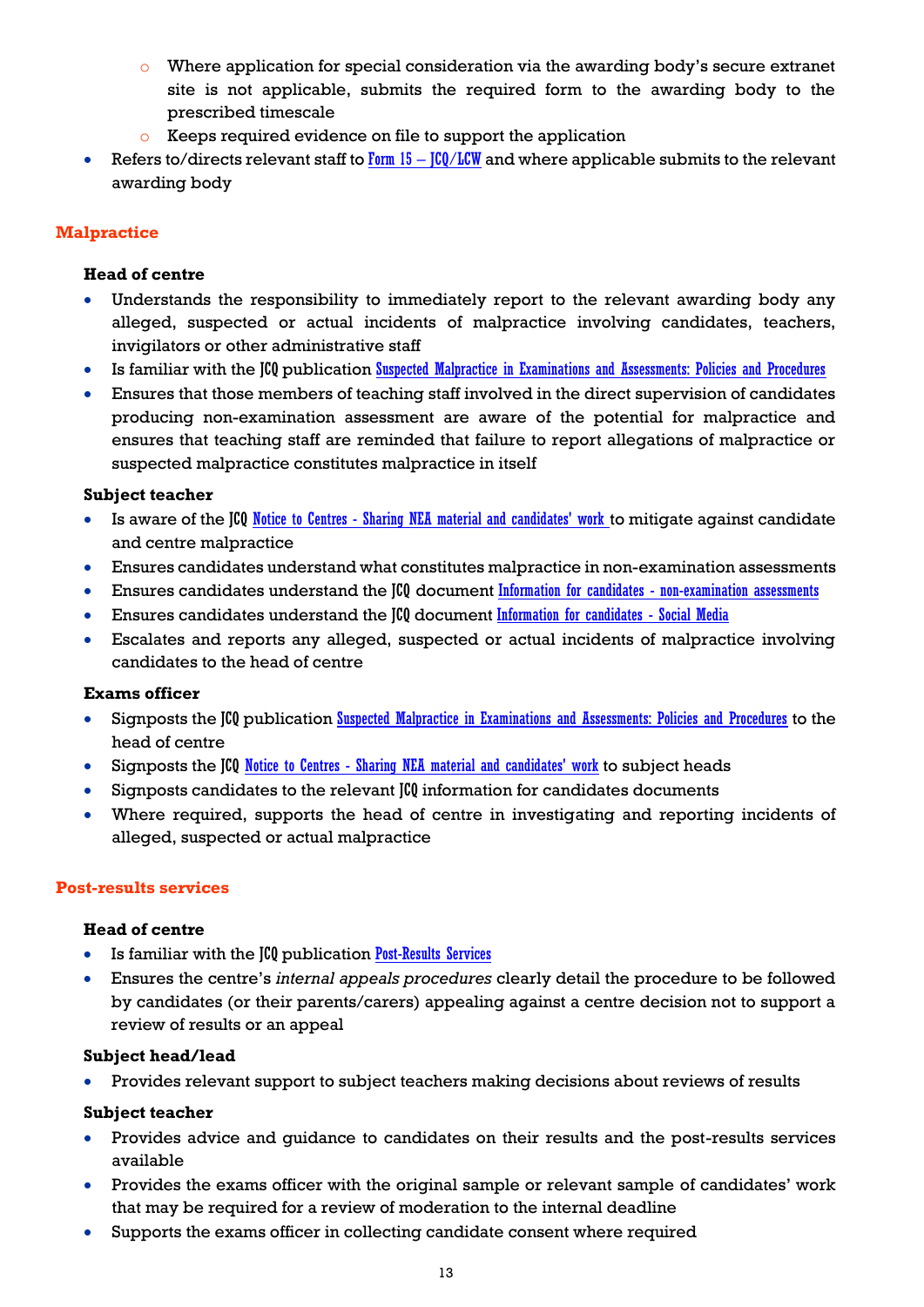#### **Exams officer**

- Is aware of the individual post-results services available for externally assessed and internally assessed components of non-examination assessments as detailed in the JCQ publication [Post-Results Services](https://www.jcq.org.uk/exams-office/post-results-services) (Information and guidance to centres...)
- Provides/signposts relevant centre staff and candidates to post-results services information
- Ensures any requests for post-results services that are available to non-examination assessments are submitted online via the awarding body secure extranet site to deadline
- Collects candidate consent where required

## <span id="page-13-0"></span>**Practical Skills Endorsement for the A Level Sciences designed for use in England**

#### **Head of centre**

- Returns an online 'Head of Centre declaration' at the time of the National Centre Number Register annual update confirming that all reasonable steps have been or will be taken to ensure that all candidates at the centre have had, or will have, the opportunity to undertake the prescribed practical activities
- Ensures new lead teachers undertake the required training provided by the awarding body on the implementation of the practical endorsement
- Ensures relevant centre staff liaise with all relevant parties in relation to arrangements for and conduct of the monitoring visit
- Ensures the appropriate arrangements are in place for implementing the requirements of the practical endorsement appropriately and applying the assessment criteria correctly

#### **Subject head/lead**

- Confirms understanding of the *Practical Skills Endorsement for the A Level Sciences designed for use in England* and ensures any relevant JCQ/awarding body instructions are followed
- Ensures where the centre intends to enter candidates for the first time for one or more of the A level subjects, the relevant awarding body will be contacted at the beginning of the course
- Undertakes any training provided by the awarding body on the implementation of the practical endorsement
- Disseminates information to subject teachers ensuring the standards can be applied appropriately
- Liaises with all relevant parties in relation to arrangements for and conduct of a monitoring visit

#### **Subject teacher**

- Ensures all the JCQ/awarding body requirements/instructions in relation to the endorsement are known, understood and followed
- Ensures the required arrangements for practical activities are in place
- Provides all the required centre records
- Ensures candidates provide the required records
- Provides any required information to the subject lead regarding the monitoring visit
- Assesses candidates using Common Practical Assessment Criteria (CPAC)
- Applies for an exemption where a candidate cannot access the practical endorsement due to a substantial impairment
- Follows the awarding body's instructions for the submission of candidates *Pass* or *Not Classified* assessment outcome/provides assessment outcomes to the exams officer to the internal deadline

#### **Exams officer**

 Accepts contact with the monitor and passes information to the subject lead for a visit to be arranged with at least two weeks notice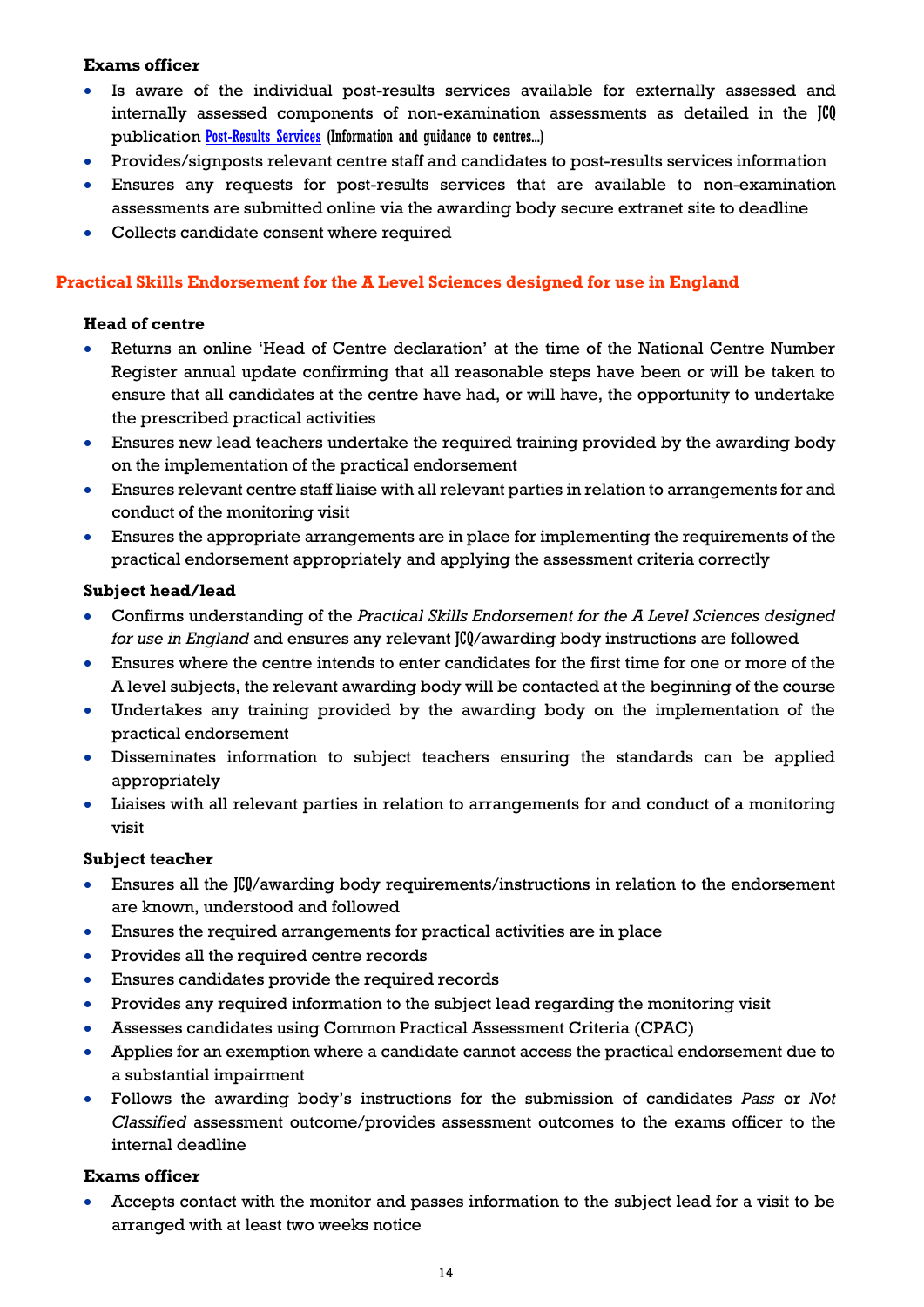Confirms with the subject teacher that assessment outcomes have been submitted to the awarding body to the external deadline/Follows the awarding body's instructions for the submission of candidates *Pass* or *Not Classified* assessment outcome

# <span id="page-14-0"></span>**Spoken Language Endorsement for GCSE English Language specifications designed for use in England**

## **Head of centre**

 Returns an online 'Head of Centre declaration' at the time of the National Centre Number Register annual update, confirming that all reasonable steps have been or will be taken to ensure that all candidates at the centre have had, or will have, the opportunity to undertake the Spoken Language endorsement

## **Quality assurance (QA) lead/Lead internal verifier**

 Ensures the appropriate arrangements are in place for internal standardisation of assessments

## **Subject head/lead**

- Confirms understanding of the *Spoken Language Endorsement for GCSE English Language specifications designed for use in England* and ensures any relevant JCQ/awarding body instructions are followed
- Ensures the required task setting and task taking instructions are followed by subject teachers
- Ensures subject teachers assess candidates, either live or from recordings, using the common assessment criteria
- Ensures for monitoring purposes, audio-visual recordings of the presentations of a sample of candidates are provided

## **Subject teacher**

- Ensures all the requirements in relation to the endorsement are known and understood
- Follows the required task setting and task taking instructions
- Assesses candidates, either live or from recordings, using the common assessment criteria
- Provides audio-visual recordings of the presentations of a sample of candidates for monitoring purposes
- Follows the awarding body's instructions for the submission of grades (*Pass, Merit, Distinction* or *Not Classified*) and the storage and submission of recordings

## **Exams officer**

Follows the awarding body's instructions for the submission of grades and recordings

## <span id="page-14-1"></span>**Private candidates**

## **Subject head/lead**

- According to centre policy, confirms if private candidates (including distance learners and home educated candidates) are accepted by the centre for entry for subjects containing components of non-examination assessment (where the specification may be made available to private candidates by the awarding body)
- Ensures relevant staff in the centre administer all aspects of the non-examination assessment process for a private candidate, according to the awarding body's specification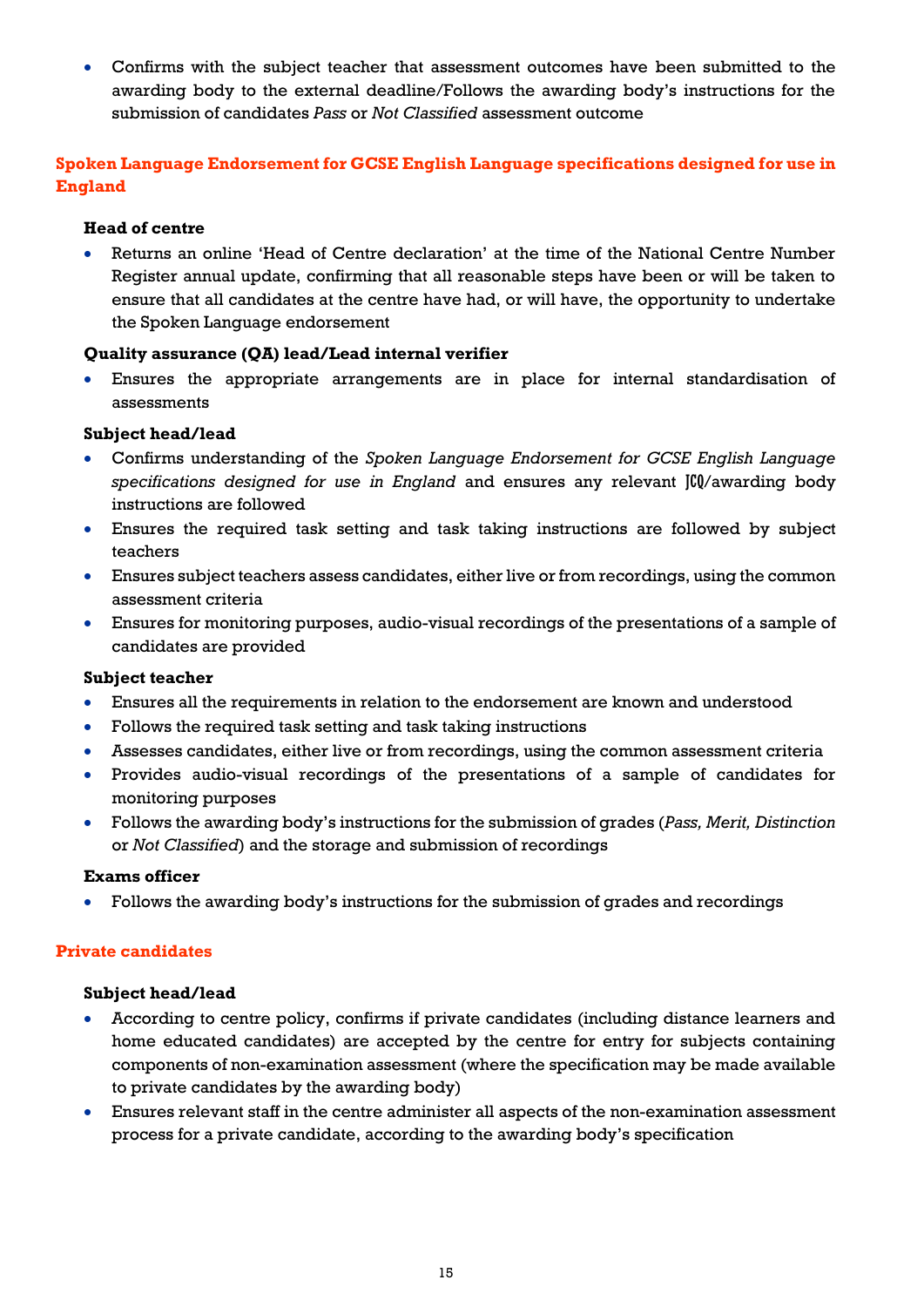# <span id="page-15-0"></span>**Qualification/Subject specific additional information**

This section provides additional information/procedures for planning and managing nonexamination assessments in specific subjects of qualifications.

There is specific guidance in relation to Science GCE Practical Skills and English Language GCSE Spoken English Assessments in the appendices of the JCQ Instructions for conducting non examined assessments.

There are also subject specific instructions in (but not limited to) individual specifications for: GCSE and GCE Drama and Theatre Studies, GCSE and GCE Geography, GCSE and GCE Art and textiles, GCSE Food Science, GCSE and GCE Computing. ALL HODs are required to consult these appendices and act on the advice, ensuring the delivery, monitoring and recording of NEA conforms to JCQ and individual board regulations. All teachers are expected to familiarise themselves with the additional guidance contained in specifications and subject specific material produced by the awarding body in relation to the conduct of non examined assessments.

# <span id="page-15-1"></span>**Management of issues and potential risks associated with non-examination assessments**

| Issue/Risk                                                                                                                              | Centre actions to manage issue/mitigate risk                                                                                                                                                                                                                                                                                                                                                                                                                                                                                                                                                                                                                                                                                                                                                                       | <b>Action</b> by                                                    |
|-----------------------------------------------------------------------------------------------------------------------------------------|--------------------------------------------------------------------------------------------------------------------------------------------------------------------------------------------------------------------------------------------------------------------------------------------------------------------------------------------------------------------------------------------------------------------------------------------------------------------------------------------------------------------------------------------------------------------------------------------------------------------------------------------------------------------------------------------------------------------------------------------------------------------------------------------------------------------|---------------------------------------------------------------------|
| Centre staff malpractice<br>Candidate malpractice                                                                                       | Records confirm that relevant centre staff are familiar with<br>and follow:<br>the current JCQ publication Instructions for conducting<br>$\bullet$<br>non-examination assessments<br>the JCQ document Notice to Centres - Sharing NEA<br>$\bullet$<br>material and candidates' work -<br>http://www.jcq.org.uk/exams-office/non-examination-<br>assessments<br>Records confirm that candidates are informed and understand<br>they must not:<br>submit work which is not their own                                                                                                                                                                                                                                                                                                                                | Head of<br>Centre<br>Exams<br>Officer<br>Head of<br>Centre<br>Exams |
|                                                                                                                                         | make available their work to other candidates through<br>any medium<br>allow other candidates to have access to their own<br>independently sourced material<br>assist other candidates to produce work<br>$\bullet$<br>use books, the internet or other sources without<br>acknowledgement or attribution<br>submit work that has been word processed by a third<br>$\bullet$<br>party without acknowledgement<br>include inappropriate, offensive or obscene material<br>Records confirm that candidates have been made aware of the<br>JCQ documents Information for candidates - non-examination<br>assessments and Information for candidates - Social Media -<br>https://www.jcq.org.uk/exams-office/information-for-candidates-<br>documents and understand they must not post their work on<br>social media | Officer<br><b>HODs</b>                                              |
|                                                                                                                                         | Task setting                                                                                                                                                                                                                                                                                                                                                                                                                                                                                                                                                                                                                                                                                                                                                                                                       |                                                                     |
| Awarding body set task: IT<br>failure/corruption of task<br>details where set task details<br>accessed from the awarding<br>body online | Awarding body key date for accessing/downloading set task<br>noted prior to start of course<br>IT systems checked prior to key date<br>Alternative IT system used to gain access<br>Awarding body contacted to request direct email of task details                                                                                                                                                                                                                                                                                                                                                                                                                                                                                                                                                                | Exams<br>Office<br>IT<br><b>HODs</b><br>Subject<br>Teachers         |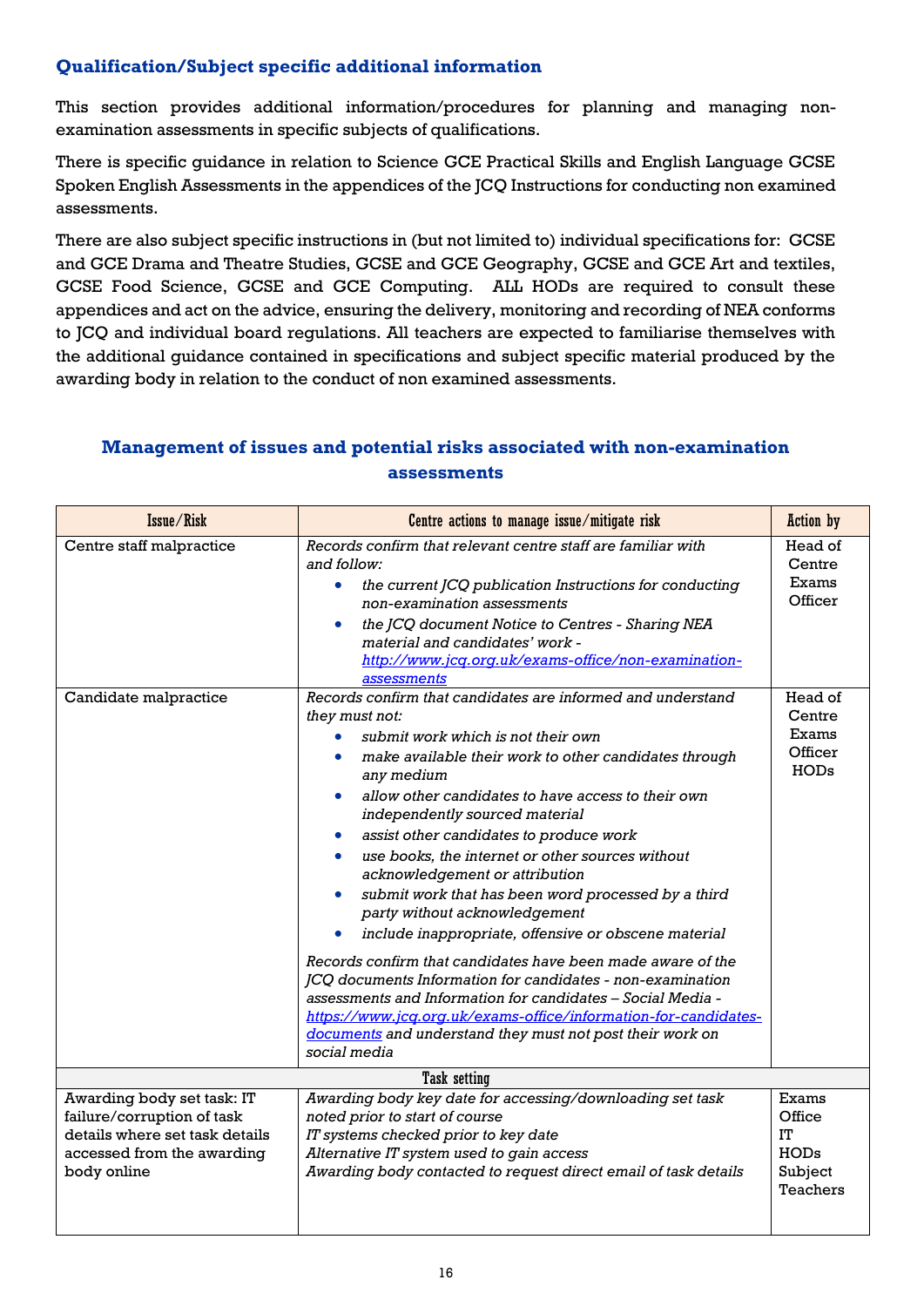| Issue/Risk                                                                                                                                                                    | Centre actions to manage issue/mitigate risk                                                                                                                                                                                                                                                                                                           | <b>Action</b> by                      |
|-------------------------------------------------------------------------------------------------------------------------------------------------------------------------------|--------------------------------------------------------------------------------------------------------------------------------------------------------------------------------------------------------------------------------------------------------------------------------------------------------------------------------------------------------|---------------------------------------|
|                                                                                                                                                                               |                                                                                                                                                                                                                                                                                                                                                        |                                       |
| Centre set task: Subject<br>teacher fails to meet the<br>assessment criteria as detailed<br>in the specification                                                              | Ensures that subject teachers access awarding body training<br>information, practice materials etc.<br>Records confirmation that subject teachers understand the task<br>setting arrangements as defined in the awarding body's<br>specification<br>Samples assessment criteria in the centre set task                                                 | <b>HODS</b>                           |
| Candidates do not understand<br>the marking criteria and what<br>they need to do to gain credit                                                                               | A simplified version of the awarding body's marking criteria<br>described in the specification that is not specific to the work of an<br>individual candidate or group of candidates is produced for<br>candidates<br>Records confirm all candidates understand the marking criteria<br>Candidates confirm/record they understand the marking criteria | <b>HODs</b><br>Subject<br>Teachers    |
| Subject teacher long term<br>absence during the task setting<br>stage                                                                                                         | See centre's exam contingency plan - Teaching staff extended<br>absence at key points in the exam cycle                                                                                                                                                                                                                                                | Head of<br>Centre<br><b>HODs</b>      |
|                                                                                                                                                                               | <b>Issuing of tasks</b>                                                                                                                                                                                                                                                                                                                                |                                       |
| Task for legacy specification<br>given to candidates<br>undertaking new specification                                                                                         | Ensures subject teachers take care to distinguish between<br>requirements/tasks for legacy specifications and<br>requirements/tasks for new specifications<br>Awarding body guidance sought where this issue remains<br>unresolved                                                                                                                     | <b>HODs</b>                           |
| Awarding body set task not<br>issued to candidates on time                                                                                                                    | Awarding body key date for accessing set task as detailed in the<br>specification noted prior to start of course<br>Course information issued to candidates contains details when set<br>task will be issued and needs to be completed by<br>Set task accessed well in advance to allow time for planning,<br>resourcing and teaching                  | <b>HODs</b>                           |
| The wrong task is given to<br>candidates                                                                                                                                      | Ensures course planning and information taken from the<br>awarding body's specification confirms the correct task will be<br>issued to candidates<br>Awarding body guidance sought where this issue remains<br>unresolved                                                                                                                              | <b>HODs</b>                           |
| Subject teacher long term<br>absence during the issuing of<br>tasks stage                                                                                                     | See centre's exam contingency plan - Teaching staff extended<br>absence at key points in the exam cycle                                                                                                                                                                                                                                                | Head of<br>Centre<br><b>HODs</b>      |
| A candidate (or parent/carer)<br>expresses concern about<br>safeguarding, confidentiality or<br>faith in undertaking a task such<br>as a presentation that may be<br>recorded | Ensures the candidate's presentation does not form part of the<br>sample which will be recorded<br>Contacts the awarding body at the earliest opportunity where<br>unable to record the required number of candidates for the<br>monitoring sample                                                                                                     | Subject<br>teacher<br><b>DSL</b>      |
|                                                                                                                                                                               | <b>Task taking</b>                                                                                                                                                                                                                                                                                                                                     |                                       |
| <b>Supervision</b><br>Planned assessments clash<br>with other centre or candidate<br>activities                                                                               | Assessment plan identified for the start of the course<br>Assessment dates/periods included in centre wide calendar                                                                                                                                                                                                                                    | <b>HODS</b><br>Exams<br>Officer       |
| Rooms or facilities inadequate<br>for candidates to take tasks<br>under appropriate supervision                                                                               | Timetabling organised to allocate appropriate rooms and IT<br>facilities for the start of the course<br>Staggered sessions arranged where IT facilities insufficient for<br>number of candidates<br>Whole cohort to undertake written task in large exam venue at the<br>same time (exam conditions do not apply)                                      | Exams<br>Officer<br><b>HODS</b>       |
| Insufficient supervision of<br>candidates to enable work to<br>be authenticated                                                                                               | Confirm subject teachers are aware of and follow the current JCQ<br>publication Instructions for conducting non-examination<br>assessments and any other specific instructions detailed in the<br>awarding body's specification in relation to the supervision of<br>candidates                                                                        | Head of<br>Centre<br>Exams<br>Officer |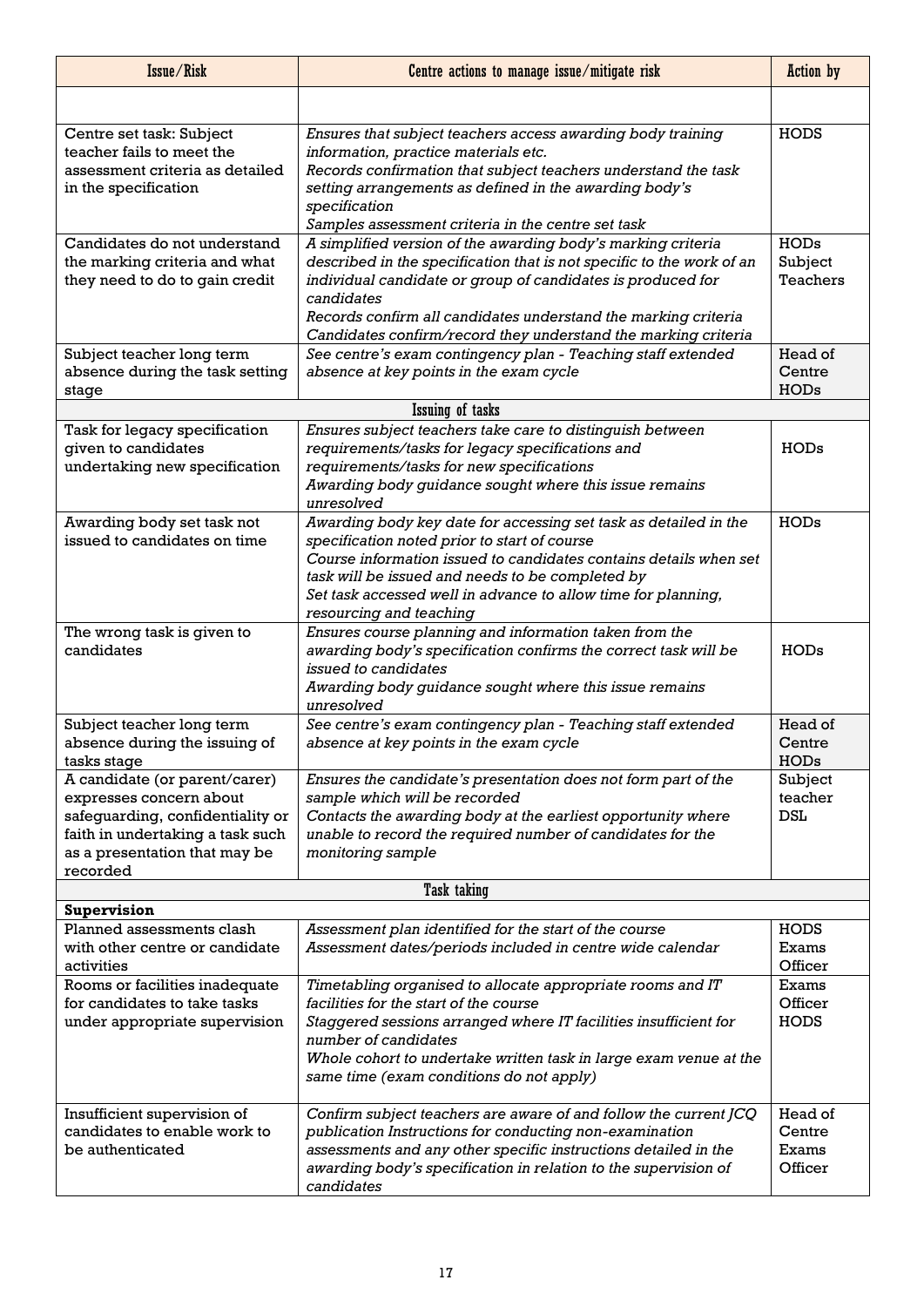| Issue/Risk                                                                                                                                                          | Centre actions to manage issue/mitigate risk                                                                                                                                                                                                                                                                                                                                                                                                                                                                                                                                   | <b>Action</b> by                                                           |
|---------------------------------------------------------------------------------------------------------------------------------------------------------------------|--------------------------------------------------------------------------------------------------------------------------------------------------------------------------------------------------------------------------------------------------------------------------------------------------------------------------------------------------------------------------------------------------------------------------------------------------------------------------------------------------------------------------------------------------------------------------------|----------------------------------------------------------------------------|
|                                                                                                                                                                     | Confirm subject teachers understand their role and<br>responsibilities as detailed in the centre's non-examination<br>assessment policy                                                                                                                                                                                                                                                                                                                                                                                                                                        |                                                                            |
| A candidate is suspected of<br>malpractice prior to submitting<br>their work for assessment                                                                         | Instructions and processes in the current JCQ publication<br>Instructions for conducting non-examination assessments (section<br>9 Malpractice) are followed<br>An internal investigation and where appropriate internal<br>disciplinary procedures are followed                                                                                                                                                                                                                                                                                                               | Subject<br>Teacher<br><b>HODS</b><br>Exams<br>Officer<br>Head of<br>Centre |
| Access arrangements were not<br>put in place for an assessment<br>where a candidate is approved<br>for arrangements                                                 | Relevant staff are signposted to the JCQ publication A guide to the<br>special consideration process (section 2), to determine the<br>process to be followed to apply for special consideration for the<br>candidate                                                                                                                                                                                                                                                                                                                                                           | <b>SENCo</b><br>Exams<br>Officer                                           |
| <b>Advice and feedback</b>                                                                                                                                          |                                                                                                                                                                                                                                                                                                                                                                                                                                                                                                                                                                                |                                                                            |
| Candidate claims appropriate<br>advice and feedback not given<br>by subject teacher prior to<br>starting on their work                                              | Ensures a centre-wide process is in place for subject teachers to<br>record all information provided to candidates before work begins<br>as part of the centre's quality assurance procedures<br>Regular monitoring of subject teacher completed records and<br>sign-off to confirm monitoring activity<br>Full records kept detailing all information and advice given to<br>candidates prior to starting on their work as appropriate to the<br>subject and component<br>Candidate confirms/records advice and feedback given prior to<br>starting on their work             | Head of<br>Centre<br><b>HODs</b><br>Subject<br><b>Teachers</b>             |
| Candidate claims no advice<br>and feedback given by subject<br>teacher during the task-taking<br>stage                                                              | Ensures a centre-wide process is in place for subject teachers to<br>record all advice and feedback provided to candidates during the<br>task-taking stage as part of the centre's quality assurance<br>procedures<br>Regular monitoring of subject teacher completed records and<br>sign-off to confirm monitoring activity<br>Full records kept detailing all advice and feedback given to<br>candidates during the task-taking stage as appropriate to the<br>subject and component<br>Candidate confirms/records advice and feedback given during<br>the task-taking stage | Head of<br>Centre<br><b>HODs</b><br>Subject<br><b>Teachers</b>             |
| A third party claims that<br>assistance was given to<br>candidates by the subject<br>teacher over and above that<br>allowed in the regulations and<br>specification | An investigation is conducted; candidates and subject teacher are<br>interviewed and statements recorded where relevant<br>Records as detailed above are provided to confirm all assistance<br>given<br>Where appropriate, a suspected malpractice report is submitted<br>to the awarding body                                                                                                                                                                                                                                                                                 | Head of<br>Centre<br><b>HODs</b><br>Subject<br>Teachers                    |
| Candidate does not reference<br>information from published<br>source                                                                                                | Candidate is advised at a general level to reference information<br>before work is submitted for formal assessment<br>Candidate is again referred to the JCQ document Information for<br>candidates: non-examination assessments<br>Candidate's detailed record of his/her own research, planning,<br>resources etc. is regularly checked to ensure continued<br>completion                                                                                                                                                                                                    | <b>HODs</b><br>Subject<br>Teacher                                          |
| Candidate does not set out<br>references as required                                                                                                                | Candidate is advised at a general level to review and re-draft the<br>set out of references before work is submitted for formal<br>assessment<br>Candidate is again referred to the JCQ document Information for<br>candidates: non-examination assessments<br>Candidate's detailed record of his/her own research, planning,<br>resources etc. is regularly checked to ensure continued<br>completion                                                                                                                                                                         | <b>HODs</b><br>Subject<br>Teacher                                          |
| Candidate joins the course late<br>after formally supervised task<br>taking has started<br>Candidate moves to another                                               | A separate supervised session(s) is arranged for the candidate to<br>catch up<br>Awarding body guidance is sought to determine what can be                                                                                                                                                                                                                                                                                                                                                                                                                                     | Exams<br>Officer<br><b>HODs</b>                                            |
| centre during the course                                                                                                                                            | done depending on the stage at which the move takes place                                                                                                                                                                                                                                                                                                                                                                                                                                                                                                                      |                                                                            |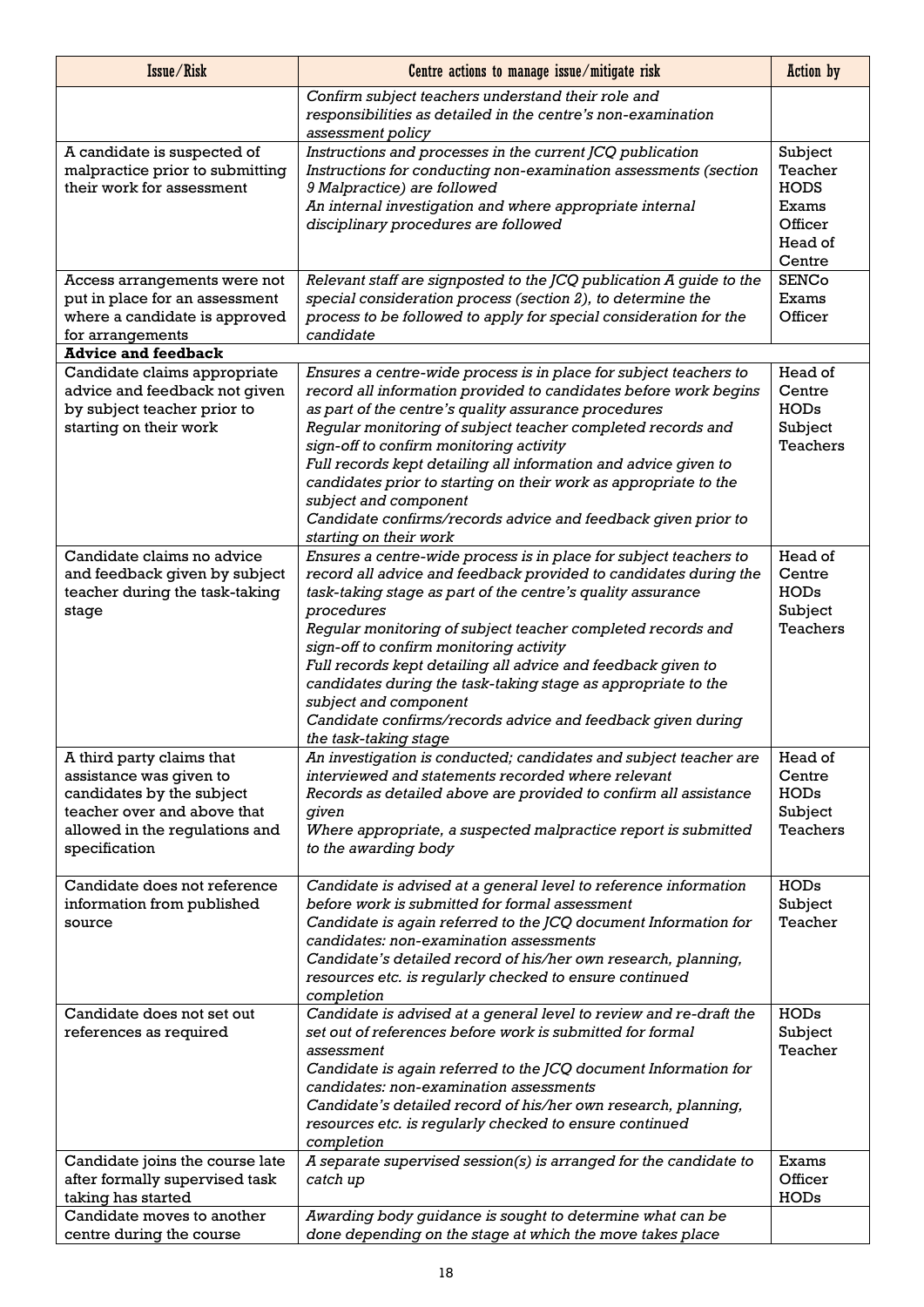| Issue/Risk                                                     | Centre actions to manage issue/mitigate risk                                                                                 | <b>Action</b> by       |
|----------------------------------------------------------------|------------------------------------------------------------------------------------------------------------------------------|------------------------|
| An excluded pupil wants to                                     | The awarding body specification is checked to determine if the                                                               | Exams                  |
| complete his/her non-                                          | specification is available to a candidate outside mainstream                                                                 | Officer                |
| examination assessment(s)                                      | education                                                                                                                    |                        |
|                                                                | If so, arrangements for supervision, authentication and marking<br>are made separately for the candidate                     |                        |
| <b>Resources</b>                                               |                                                                                                                              |                        |
| A candidate augments notes                                     | Preparatory notes and the work to be assessed are collected in                                                               | <b>HODs</b>            |
| and resources between                                          | and kept secure between formally supervised sessions                                                                         | Subject                |
| formally supervised sessions                                   | Where memory sticks are used by candidates, these are collected                                                              | Teacher                |
|                                                                | in and kept secure between formally supervised sessions                                                                      |                        |
|                                                                | Where work is stored on the centre's network, access for                                                                     |                        |
|                                                                | candidates is restricted between formally supervised sessions                                                                |                        |
| A candidate fails to<br>acknowledge sources on work            | Candidate's detailed record of his/her own research, planning,<br>resources etc. is checked to confirm all the sources used, | <b>HODs</b><br>Subject |
| that is submitted for                                          | including books, websites and audio/visual resources                                                                         | Teacher                |
| assessment                                                     | Awarding body guidance is sought on whether the work of the                                                                  |                        |
|                                                                | candidate should be marked where candidate's detailed records                                                                |                        |
|                                                                | acknowledges sources appropriately                                                                                           |                        |
|                                                                | Where confirmation is unavailable from candidate's records,                                                                  |                        |
|                                                                | awarding body guidance is sought and/or a mark of zero is                                                                    |                        |
| <b>Word and time limits</b>                                    | submitted to the awarding body for the candidate                                                                             |                        |
| A candidate is penalised by the                                | Records confirm the awarding body specification has been                                                                     | <b>HODs</b>            |
| awarding body for exceeding                                    | checked to determine if word or time limits are mandatory                                                                    | Subject                |
| word or time limits                                            | Where limits are for guidance only, candidates are discouraged                                                               | Teacher                |
|                                                                | from exceeding them                                                                                                          |                        |
|                                                                | Candidates confirm/record any information provided to them on                                                                |                        |
|                                                                | word or time limits is known and understood                                                                                  |                        |
| <b>Collaboration and group work</b>                            |                                                                                                                              |                        |
| Candidates have worked in                                      | Records confirm the awarding body specification has been                                                                     | <b>HODs</b>            |
| groups where the awarding<br>body specification states this is | checked to determine if group work is permitted<br>Awarding body guidance sought where this issue remains                    | Subject<br>Teacher     |
| not permitted                                                  | unresolved                                                                                                                   |                        |
| <b>Authentication procedures</b>                               |                                                                                                                              |                        |
| A teacher has doubts about the                                 | Records confirm subject staff have been made aware of the JCQ                                                                | <b>HODs</b>            |
| authenticity of the work                                       | document Teachers sharing assessment material and candidates'                                                                | Subject                |
| submitted by a candidate for                                   | work                                                                                                                         | Teacher                |
| internal assessment                                            | Records confirm that candidates have been issued with the                                                                    |                        |
|                                                                | current JCQ document Information for candidates: non-<br>examination assessments                                             |                        |
| Candidate plagiarises other<br>material                        | Candidates confirm/record that they understand what they need                                                                |                        |
|                                                                | to do to comply with the regulations for non-examination                                                                     |                        |
|                                                                | assessments as outlined in the JCQ document Information for                                                                  |                        |
|                                                                | candidates: non-examination assessments                                                                                      |                        |
|                                                                | The candidate's work is not accepted for assessment                                                                          |                        |
|                                                                | A mark of zero is recorded and submitted to the awarding body                                                                |                        |
| Candidate does not sign their<br>authentication                | Records confirm that candidates have been issued with the                                                                    | <b>HODs</b><br>Subject |
| statement/declaration                                          | current JCQ document Information for candidates: non-<br>examination assessments                                             | Teacher                |
|                                                                | Candidates confirm/record they understand what they need to do                                                               |                        |
|                                                                | to comply with the regulations as outlined in the JCQ document                                                               |                        |
|                                                                | Information for candidates: non-examination assessments                                                                      |                        |
|                                                                | Declaration is checked for signature before accepting the work of                                                            |                        |
|                                                                | a candidate for formal assessment                                                                                            |                        |
| Subject teacher not available to                               | Ensures a centre-wide process is in place for subject teachers to                                                            | Head of                |
| sign authentication forms                                      | sign authentication forms at the point of marking candidates work<br>as part of the centre's quality assurance procedures    | Centre                 |
| <b>Presentation of work</b>                                    |                                                                                                                              |                        |
| Candidate does not fully                                       | Cover sheet is checked to ensure it is fully completed before                                                                | Subject                |
| complete the awarding body's                                   | accepting the work of a candidate for formal assessment                                                                      | TEacher                |
| cover sheet that is attached to                                |                                                                                                                              |                        |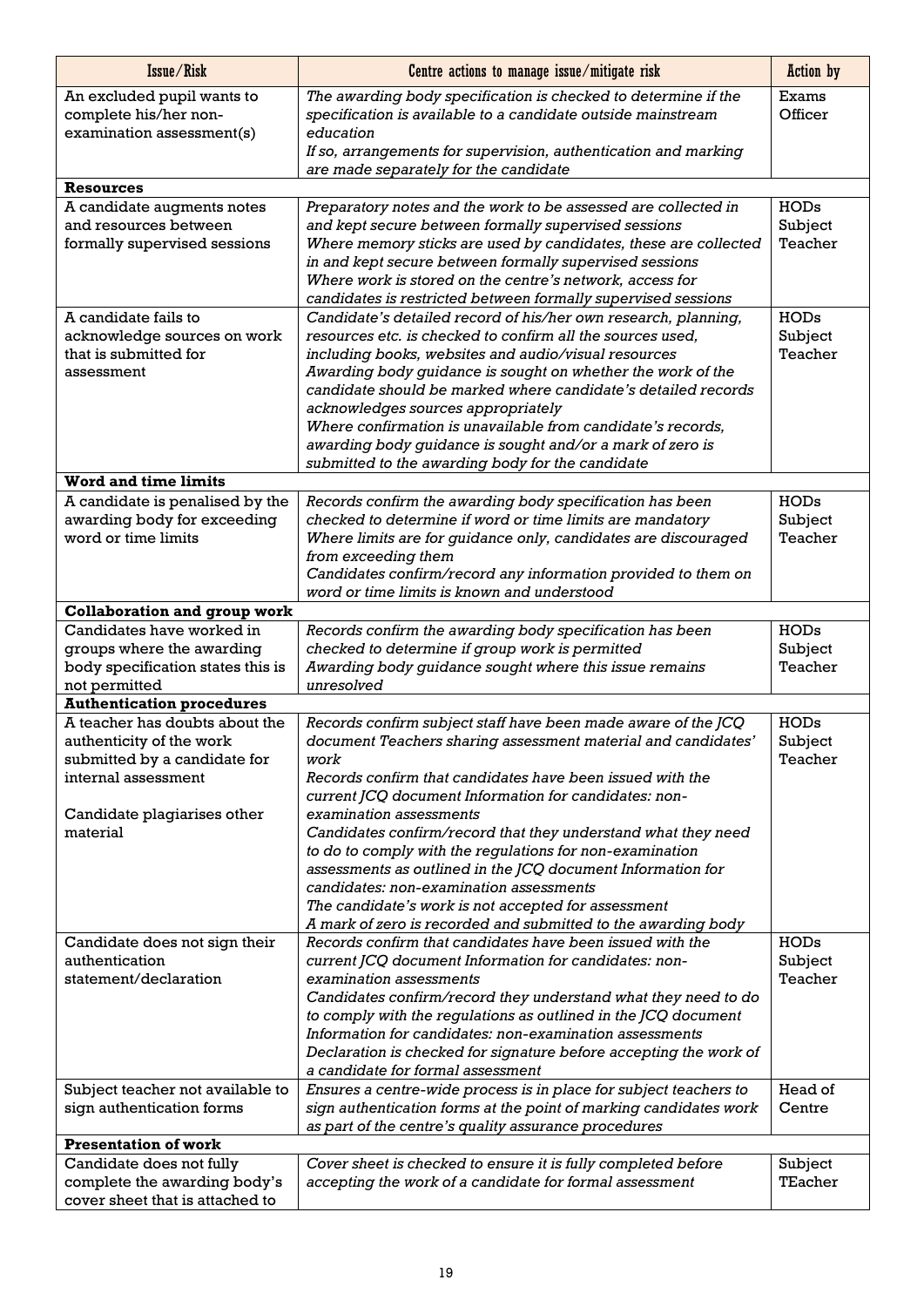| Issue/Risk                                      | Centre actions to manage issue/mitigate risk                                                    | <b>Action</b> by  |
|-------------------------------------------------|-------------------------------------------------------------------------------------------------|-------------------|
| their worked submitted for<br>formal assessment |                                                                                                 |                   |
| <b>Keeping materials secure</b>                 |                                                                                                 |                   |
| Candidates work between                         | Records confirm subject teachers are aware of and follow current                                | Exams             |
| formal supervised sessions is                   | JCQ publication Instructions for conducting non-examination                                     | Officer           |
| not securely stored                             | assessments                                                                                     | <b>HODs</b>       |
|                                                 | Regular monitoring/internal audit ensures subject teacher use of                                |                   |
|                                                 | appropriate secure storage                                                                      |                   |
| Adequate secure storage not                     | Records confirm adequate/sufficient secure storage is available                                 | Head of           |
| available to subject teacher                    | to subject teacher prior to the start of the course                                             | Centre            |
|                                                 | Alternative secure storage sourced where required                                               | <b>HODs</b>       |
| Candidates work produced                        | Records confirm subject teachers are aware of and follow current                                | Head of           |
| electronically is not securely                  | JCQ publication Instructions for conducting non-examination                                     | Centrre           |
| stored                                          | assessments                                                                                     | <b>IT</b>         |
|                                                 | Internal processes and regular monitoring/internal audit by IT                                  | Exams             |
|                                                 | Manager ensures:                                                                                | Officer           |
|                                                 | access to this material is restricted (insert how)                                              |                   |
|                                                 | appropriate security safeguards are in place (insert<br>names/types of protection)              |                   |
|                                                 | an effective back-up strategy is employed so that an up                                         |                   |
|                                                 | to date archive of candidates' evidence is maintained                                           |                   |
|                                                 | (insert details of how work is backed up)                                                       |                   |
|                                                 | any sensitive digital media is encrypted (according to                                          |                   |
|                                                 | awarding body guidance to ensure that the method of                                             |                   |
|                                                 | encryption is suitable) to ensure the security of the data                                      |                   |
|                                                 | stored within it (insert relevant details of how)                                               |                   |
|                                                 | Task marking - externally assessed components                                                   |                   |
| A candidate is absent on the                    | Awarding body guidance is sought to determine if alternative                                    | Exams             |
| day of the examiner visit for an                | assessment arrangements can be made for the candidate                                           | Officer           |
| acceptable reason                               | If not, eligibility for special consideration is explored and a                                 | <b>HODs</b>       |
|                                                 | request submitted to the awarding body where appropriate                                        |                   |
| A candidate is absent on the                    | The candidate is marked absent on the attendance register                                       | Exams             |
| day of the examiner visit for an                |                                                                                                 | Officer           |
| unacceptable reason                             |                                                                                                 | <b>HODs</b>       |
|                                                 | Task marking - internally assessed components                                                   |                   |
| A candidate submits little or no                | Where a candidate submits no work, the candidate is recorded as                                 | <b>HODs</b>       |
| work                                            | absent when marks are submitted to the awarding body                                            | Subject           |
|                                                 | Where a candidate submits little work, the work produced is                                     | Teachers          |
|                                                 | assessed against the assessment criteria and a mark allocated                                   |                   |
|                                                 | appropriately; where the work does not meet any of the                                          |                   |
|                                                 | assessment criteria a mark of zero is submitted to the awarding                                 |                   |
|                                                 | body                                                                                            |                   |
| A candidate is unable to finish                 | Relevant staff are signposted to the JCQ publication A guide to the                             | Exams             |
| their work for unforeseen                       | special consideration process (section 5), to determine eligibility                             | Officer           |
| reason                                          | and the process to be followed for shortfall in work                                            | <b>HODs</b>       |
| The work of a candidate is lost                 | Relevant staff are signposted to the JCQ publication Instructions                               | Exams             |
| or damaged                                      | for conducting non-examination assessments (section 8), to                                      | Officer           |
|                                                 | determine eligibility and the process to be followed for lost or                                | <b>HODs</b>       |
|                                                 | damaged work                                                                                    |                   |
| Candidate malpractice is<br>discovered          | Instructions and processes in the current JCQ publication                                       | Head of<br>Centre |
|                                                 | Instructions for conducting non-examination assessments (section<br>9 Malpractice) are followed | Exams             |
|                                                 | Investigation and reporting procedures in the current JCQ                                       | Officer           |
|                                                 | publication Suspected Malpractice in Examinations and                                           | <b>HODs</b>       |
|                                                 | Assessments are followed                                                                        | Subject           |
|                                                 | Appropriate internal disciplinary procedures are also followed                                  | Teachers          |
| A teacher marks the work of                     | A conflict of interest is declared by informing the awarding body                               | Head of           |
| his/her own child                               | that a teacher is teaching his/her own child at the start of the                                | Centre            |
|                                                 | course                                                                                          | Exams             |
|                                                 | Marked work of said child is submitted for moderation whether                                   | Officer           |
|                                                 | part of the sample requested or not                                                             | <b>HODs</b>       |
|                                                 |                                                                                                 |                   |